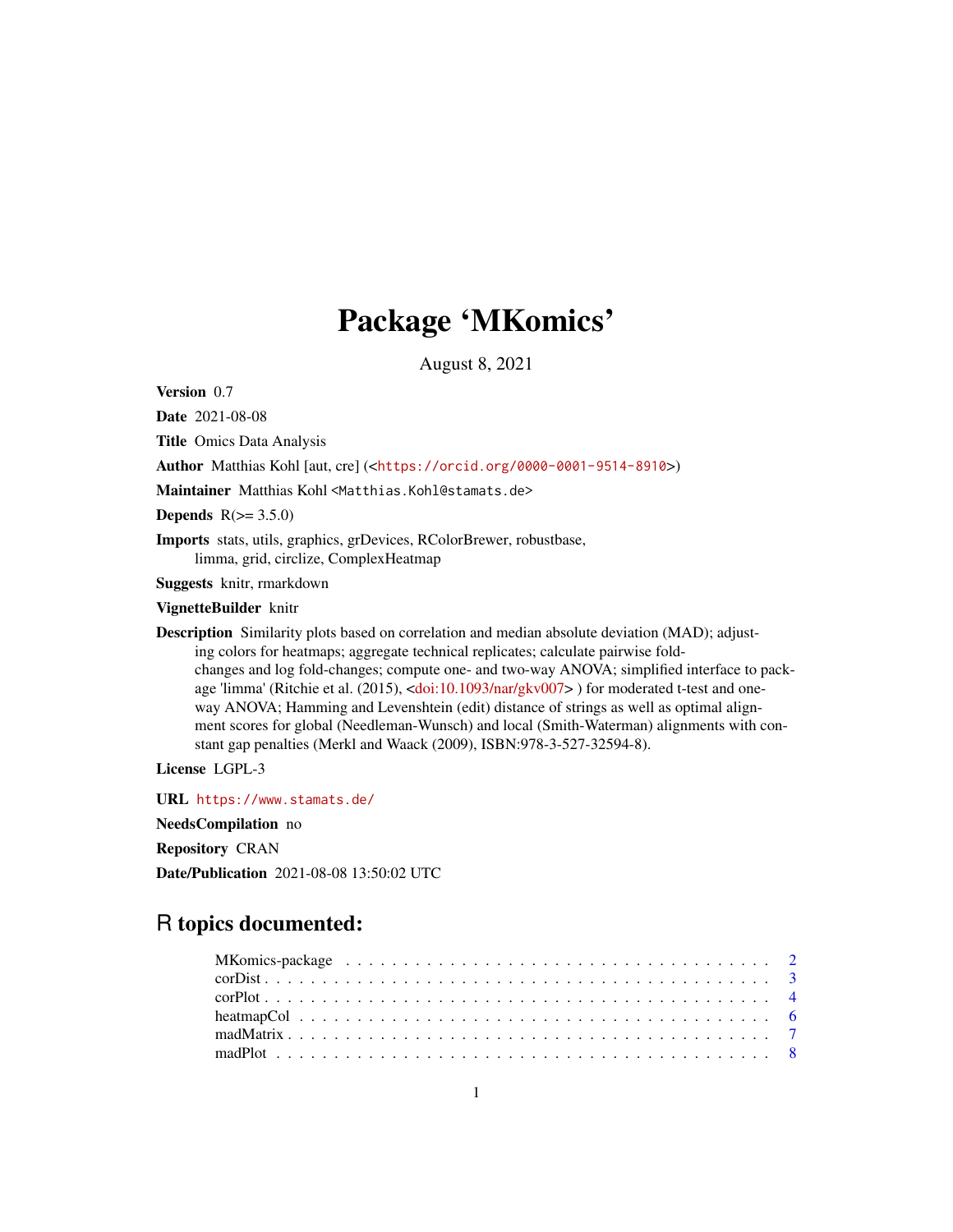# <span id="page-1-0"></span>2 MKomics-package

| Index | 27 |
|-------|----|
|       |    |

MKomics-package *Omics Data Analysis.*

#### Description

Similarity plots based on correlation and median absolute deviation (MAD); adjusting colors for heatmaps; aggregate technical replicates; calculate pairwise fold-changes and log fold-changes; computate one- and two-way ANOVA; simplified interface to package 'limma' (Ritchie et al. (2015), <doi:10.1093/nar/gkv007>) for moderated t-test and one-way ANOVA; Hamming and Levenshtein (edit) distance of strings as well as optimal alignment scores for global (Needleman-Wunsch) and local (Smith-Waterman) alignments with constant gap penalties (Merkl and Waack (2009), ISBN:978-3-527-32594-8).

#### Details

| Package:  | <b>MKomics</b>                                                     |
|-----------|--------------------------------------------------------------------|
| Type:     | Package                                                            |
| Version:  | 0.7                                                                |
| Date:     | 2021-08-08                                                         |
| Depends:  | $R(>= 3.5.0)$                                                      |
| Imports:  | stats, utils, graphics, grDevices, RColorBrewer, robustbase, limma |
| Suggests: | knitr, rmarkdown                                                   |
| License:  | $L$ GPL-3                                                          |
| URL:      | https://www.stamats.de/                                            |

library(MKomics)

#### Author(s)

Matthias Kohl <https://www.stamats.de> Maintainer: Matthias Kohl <matthias.kohl@stamats.de>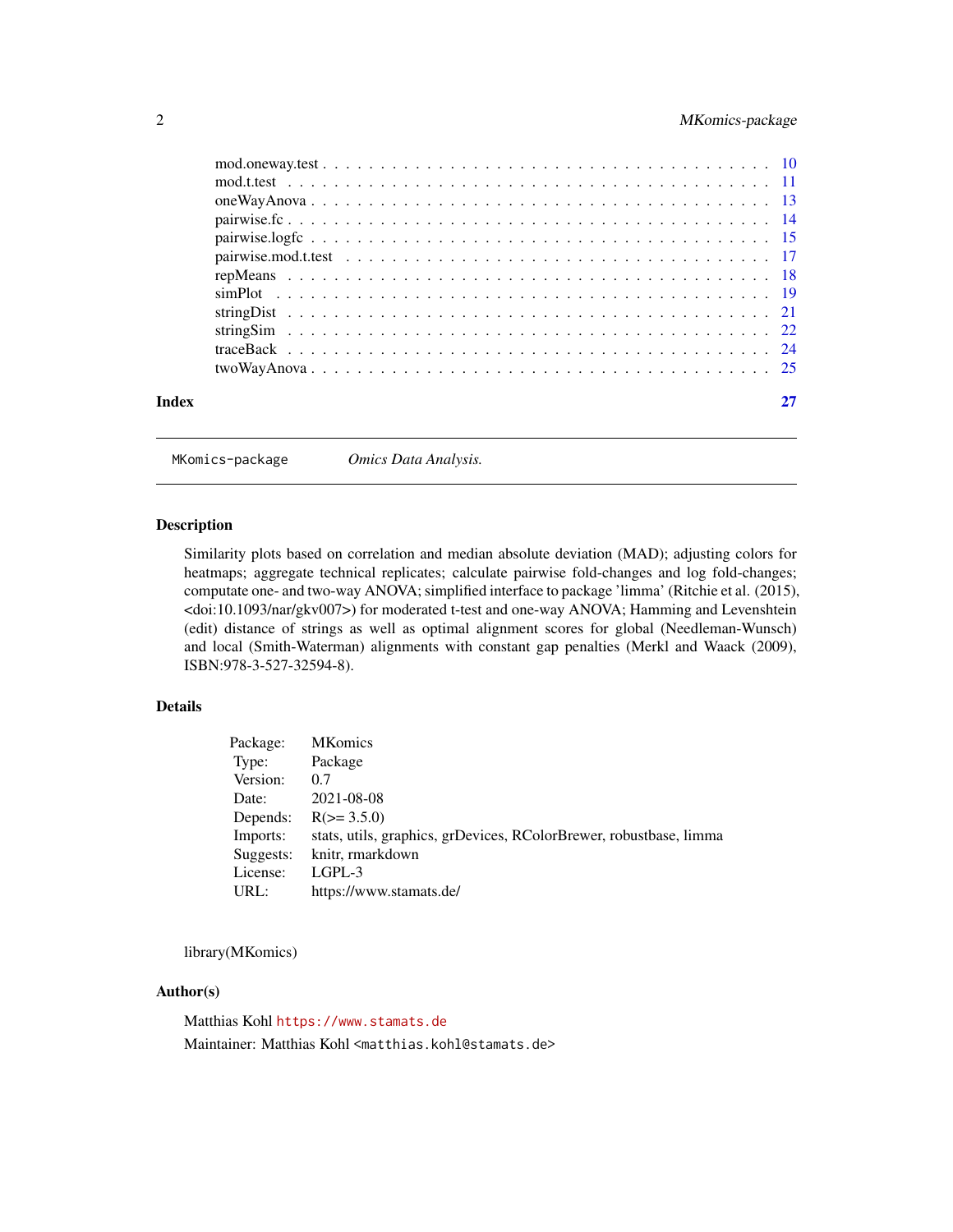<span id="page-2-0"></span>

#### Description

The function computes and returns the correlation and absolute correlation distance matrix computed by using the specified distance measure to compute the distances between the rows of a data matrix.

#### Usage

```
corDist(x, method = "pearson", diag = FALSE, upper = FALSE, abs = FALSE,use = "pairwise.complete.obs", ...)
```
#### Arguments

| $\mathsf{x}$ | a numeric matrix or data frame                                                                                                                                                             |
|--------------|--------------------------------------------------------------------------------------------------------------------------------------------------------------------------------------------|
| method       | the correlation distance measure to be used. This must be one of "pearson",<br>"spearman", "kandall", "cosine", "mcd" or "ogk", respectively. Any unam-<br>biguous substring can be given. |
| diag         | logical value indicating whether the diagonal of the distance matrix should be<br>printed by 'print.dist'.                                                                                 |
| upper        | logical value indicating whether the upper triangle of the distance matrix should<br>be printed by 'print.dist'.                                                                           |
| abs          | logical, compute absolute correlation distances                                                                                                                                            |
| use          | character, correponds to argument use of function cor                                                                                                                                      |
| $\ddotsc$    | further arguments to functions covmed or covock, respectively.                                                                                                                             |

# Details

The function computes the Pearson, Spearman, Kendall or Cosine sample correlation and absolute correlation; confer Section 12.2.2 of Gentleman et al (2005). For more details about the arguments we refer to functions [dist](#page-0-0) and [cor](#page-0-0). Moreover, the function computes the minimum covariance determinant or the orthogonalized Gnanadesikan-Kettenring estimator. For more details we refer to functions [covMcd](#page-0-0) and [covOGK](#page-0-0), respectively.

# Value

```
corDist returns an object of class "dist"; cf. dist.
```
# **Note**

A first version of this function appeared in package SLmisc.

# Author(s)

Matthias Kohl <Matthias.Kohl@stamats.de>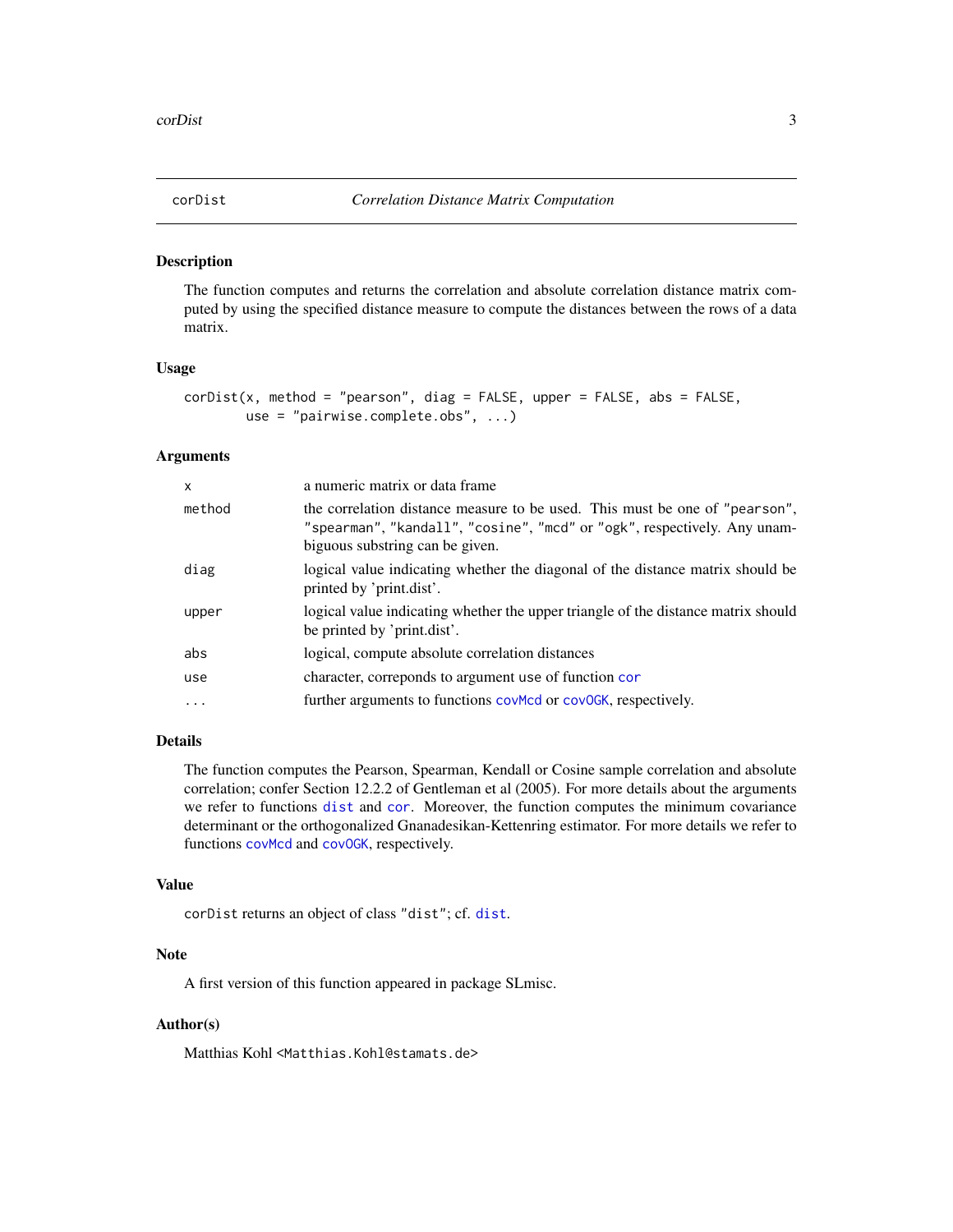#### <span id="page-3-0"></span>References

Gentleman R. Ding B., Dudoit S. and Ibrahim J. (2005). Distance Measures in DNA Microarray Data Analysis. In: Gentleman R., Carey V.J., Huber W., Irizarry R.A. and Dudoit S. (editors) Bioinformatics and Computational Biology Solutions Using R and Bioconductor. Springer.

P. J. Rousseeuw and A. M. Leroy (1987). Robust Regression and Outlier Detection. Wiley.

P. J. Rousseeuw and K. van Driessen (1999) A fast algorithm for the minimum covariance determinant estimator. Technometrics 41, 212-223.

Pison, G., Van Aelst, S., and Willems, G. (2002), Small Sample Corrections for LTS and MCD, Metrika, 55, 111-123.

Maronna, R.A. and Zamar, R.H. (2002). Robust estimates of location and dispersion of highdimensional datasets; Technometrics 44(4), 307-317.

Gnanadesikan, R. and John R. Kettenring (1972). Robust estimates, residuals, and outlier detection with multiresponse data. Biometrics 28, 81-124.

#### Examples

```
## only a dummy example
M \leftarrow matrix(rnorm(1000), ncol = 20)D <- corDist(M)
```
<span id="page-3-1"></span>

#### corPlot *Plot of similarity matrix based on correlation*

#### Description

Plot of similarity matrix. This function is a slight modification of function plot.cor of the archived package "sma".

#### Usage

```
corPlot(x, new = FALSE, col, minCor,
       labels = FALSE, lab.both.axes = FALSE, labcols = "black",
       title = ", cex.title = 1.2,
       protocol = FALSE, cex.axis = 0.8,
       cex.axis.bar = 1, signifBar = 2, ...)
corPlot2(x, new = FALSE, col, minCor = 0.5, labels = FALSE,row.width = 6, column.height = 6, lab.both.axes = TRUE,
        fontsize.axis = 12, title = ", fontsize.title = 16,
         signifBar = 2)
```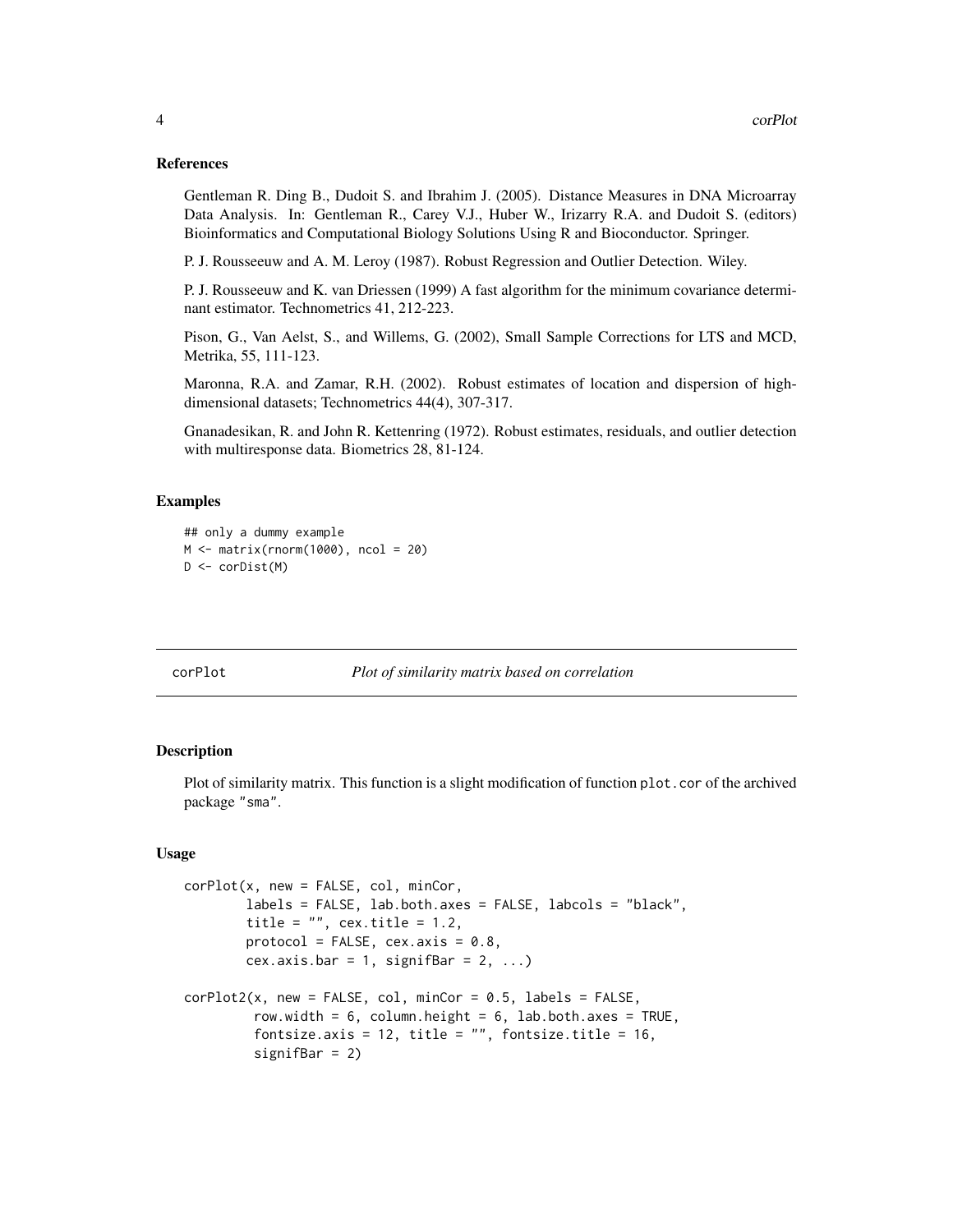#### <span id="page-4-0"></span>corPlot 5

# Arguments

| X             | data or correlation matrix, respectively                                                                                                                                                                                                                              |
|---------------|-----------------------------------------------------------------------------------------------------------------------------------------------------------------------------------------------------------------------------------------------------------------------|
| new           | If new=FALSE, x must already be a correlation matrix. If new=TRUE, the correla-<br>tion matrix for the columns of x is computed and displayed in the image.                                                                                                           |
| col           | colors palette for image. If missing, the RdY1Gn palette of RColorBrewer is<br>used.                                                                                                                                                                                  |
| minCor        | numeric value in $[-1,1]$ , used to adjust col                                                                                                                                                                                                                        |
| labels        | vector of character strings to be placed at the tickpoints, labels for the columns<br>of x.                                                                                                                                                                           |
| lab.both.axes | logical, display labels on both axes                                                                                                                                                                                                                                  |
| labcols       | colors to be used for the labels of the columns of x. labcols can have either<br>length 1, in which case all the labels are displayed using the same color, or the<br>same length as labels, in which case a color is specified for the label of each<br>column of x. |
| title         | character string, overall title for the plot.                                                                                                                                                                                                                         |
| cex.title     | numerical value giving the amount by which plotting text and symbols should<br>be magnified relative to the default; cf. par, cex. main.                                                                                                                              |
|               | fontsize.title numerical value giving the fontsize of the title.                                                                                                                                                                                                      |
| protocol      | logical, display color bar without numbers.                                                                                                                                                                                                                           |
| cex.axis      | The magnification to be used for axis annotation relative to the current setting<br>of 'cex'; cf. par.                                                                                                                                                                |
| fontsize.axis | numerical value giving the fontsize of the axis labels.                                                                                                                                                                                                               |
| cex.axis.bar  | The magnification to be used for axis annotation of the color bar relative to the<br>current setting of 'cex'; cf. par.                                                                                                                                               |
| signifBar     | integer indicating the precision to be used for the bar.                                                                                                                                                                                                              |
| row.width     | numerical value giving width of the row in centimeters; i.e., can be used to<br>change space available for the labels.                                                                                                                                                |
| column.height | numerical value giving the height of the column in centimeters; i.e., can be used<br>to change space available for the labels.                                                                                                                                        |
| .             | graphical parameters may also be supplied as arguments to the function (see<br>par). For comparison purposes, it is good to set $zlim=c(-1,1)$ .                                                                                                                      |

# Details

This functions generates the so called similarity matrix (based on correlation) for a microarray experiment.

If  $min(x)$ , respectively  $min(cor(x))$  is smaller than minCor, the colors in col are adjusted such that the minimum correlation value which is color coded is equal to minCor.

# Value

invisible()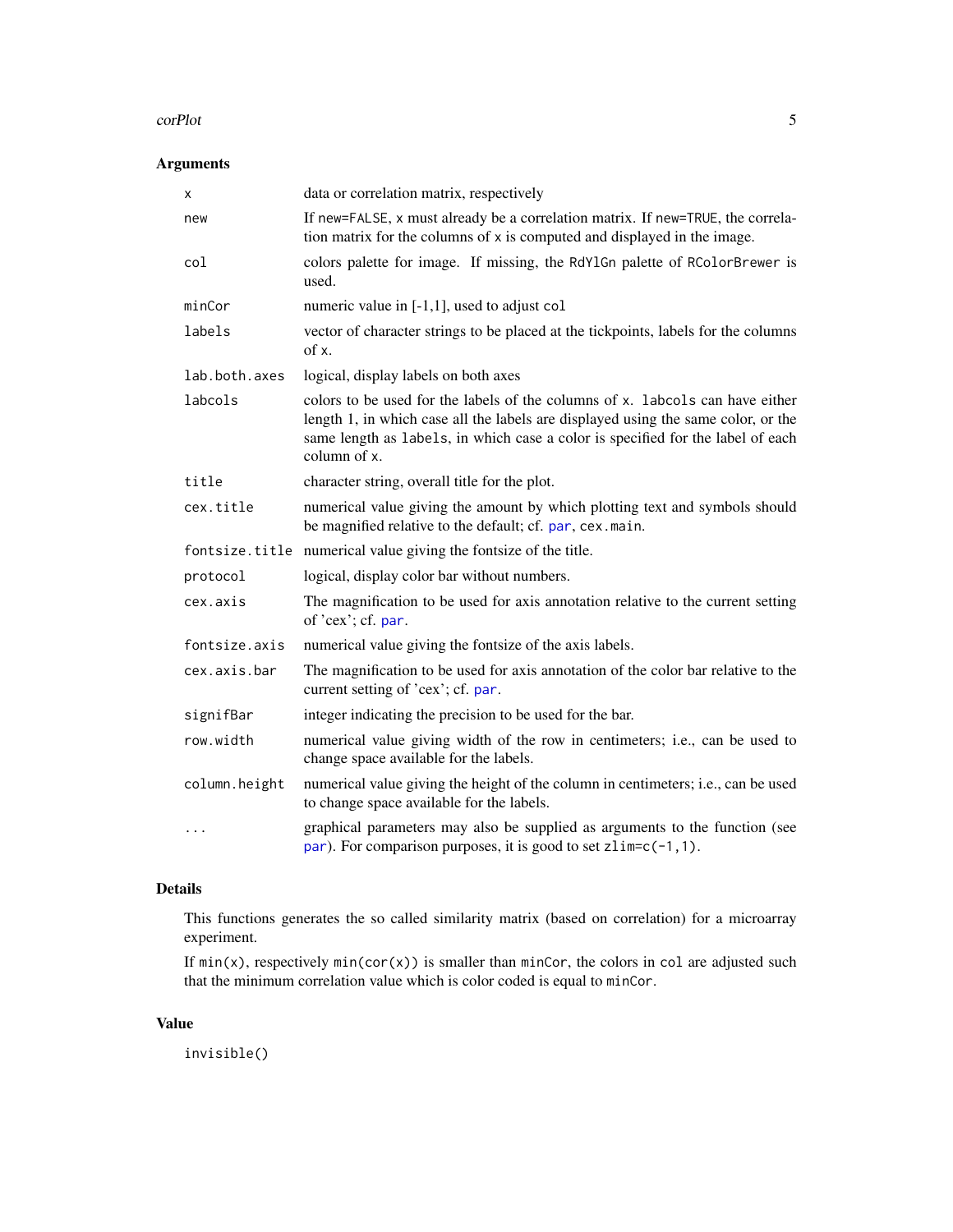# <span id="page-5-0"></span>Note

A first version of this function appeared in package SLmisc.

#### Author(s)

Matthias Kohl <Matthias.Kohl@stamats.de>

# References

Sandrine Dudoit, Yee Hwa (Jean) Yang, Benjamin Milo Bolstad and with contributions from Natalie Thorne, Ingrid Loennstedt and Jessica Mar. sma: Statistical Microarray Analysis. http://www.stat.berkeley.edu/users/terry/zarray/Software/smacode.html

#### Examples

```
## only a dummy example
M \leftarrow matrix(rnorm(1000), ncol = 20)colnames(M) <- paste("Sample", 1:20)
M.cor <- cor(M)
corPlot(M.cor, minCor = min(M.cor))
corPlot(M.cor, minCor = min(M.cor), lab.both.axes = TRUE)
corPlot(M.cor, minCor = min(M.cor), protocol = TRUE)corPlot(M.cor, minCor = min(M.cor), signifBar = 1)corPlot2(M.cor, minCor = min(M.cor))
corPlot2(M.cor, minCor = min(M.cor), lab.both.axes = FALSE)
corPlot2(M.cor, minCor = min(M.cor), signifBar = 1)
```
heatmapCol *Generate colors for heatmaps*

#### Description

This function modifies a given color vector as used for heatmaps.

#### Usage

```
heatmapCol(data, col, lim, na.rm = TRUE)
```
#### Arguments

| data  | matrix or data.frame; data which shall be displayed in a heatmap; ranging from<br>negative to positive numbers. |
|-------|-----------------------------------------------------------------------------------------------------------------|
| col   | vector of colors used for heatmap.                                                                              |
| lim   | constant colors are used for data below $-\lim$ resp. above lim.                                                |
| na.rm | logical; remove NA values.                                                                                      |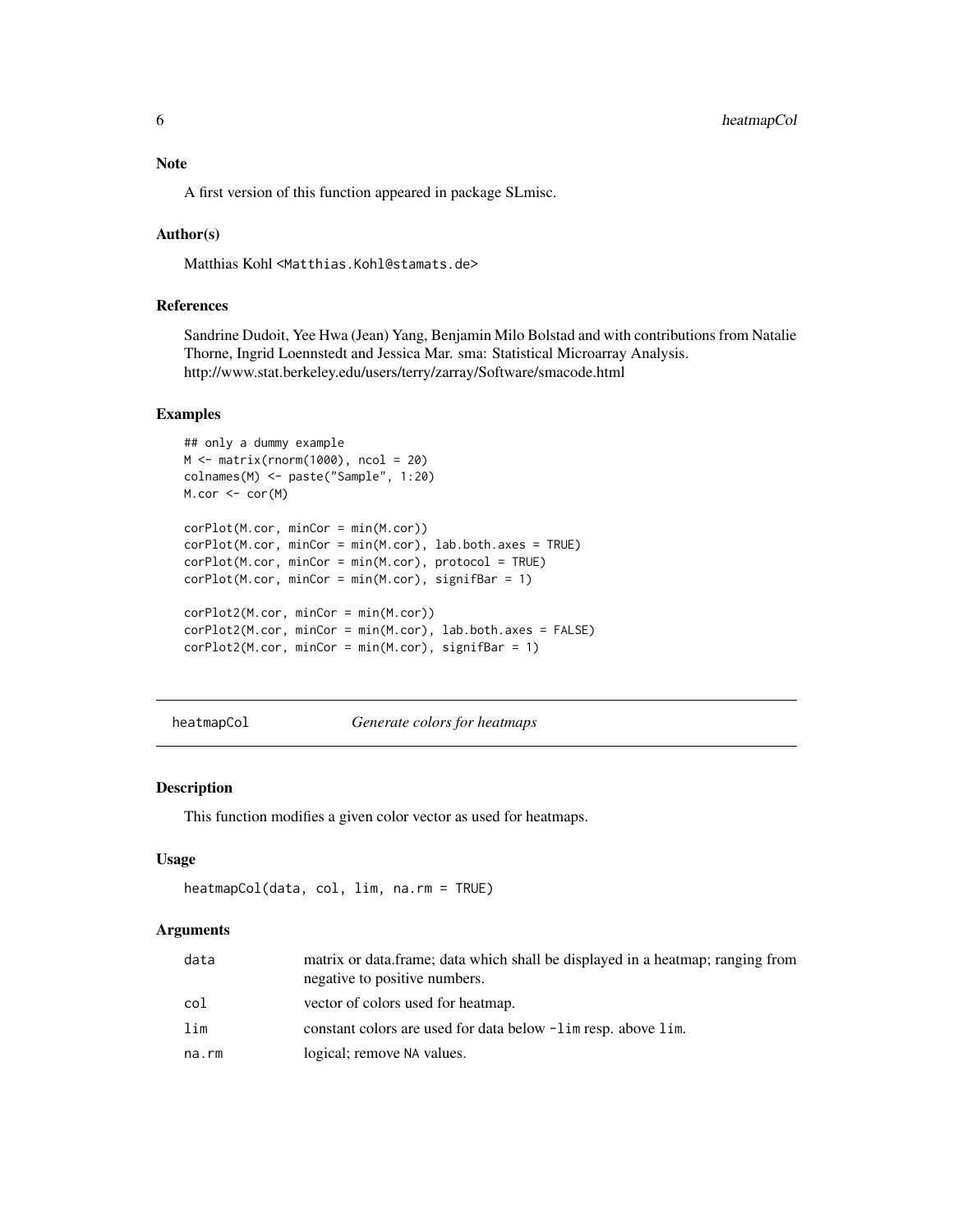#### <span id="page-6-0"></span>madMatrix 7

# Details

Colors below and above a specified value are kept constant. In addition, the colors are symmetrizised.

#### Value

vector of colors

# Note

A first version of this function appeared in package SLmisc.

#### Author(s)

Matthias Kohl <Matthias.Kohl@stamats.de>

#### Examples

```
data.plot \leq matrix(rnorm(100*50, sd = 1), ncol = 50)
colnames(data.plot) <- paste("patient", 1:50)
rownames(data.plot) <- paste("gene", 1:100)
data.plot[1:70, 1:30] <- data.plot[1:70, 1:30] + 3
data.plot[71:100, 31:50] <- data.plot[71:100, 31:50] - 1.4
data.plot[1:70, 31:50] <- rnorm(1400, sd = 1.2)
data.plot[71:100, 1:30] <- rnorm(900, sd = 1.2)nrcol <- 128
require(RColorBrewer)
myCol <- rev(colorRampPalette(brewer.pal(10, "RdBu"))(nrcol))
heatmap(data.plot, col = myCol, main = "standard colors")
myCol2 <- heatmapCol(data = data.plot, col = myCol,
                     lim = min(abs(range(data.plot)))-1)
heatmap(data.plot, col = myCol2, main = "heatmapCol colors")
```
madMatrix *Compute MAD between colums of a matrix or data.frame*

# **Description**

Compute MAD between colums of a matrix or data.frame. Can be used to create a similarity matrix for a microarray experiment.

#### Usage

madMatrix(x)

#### Arguments

x matrix or data.frame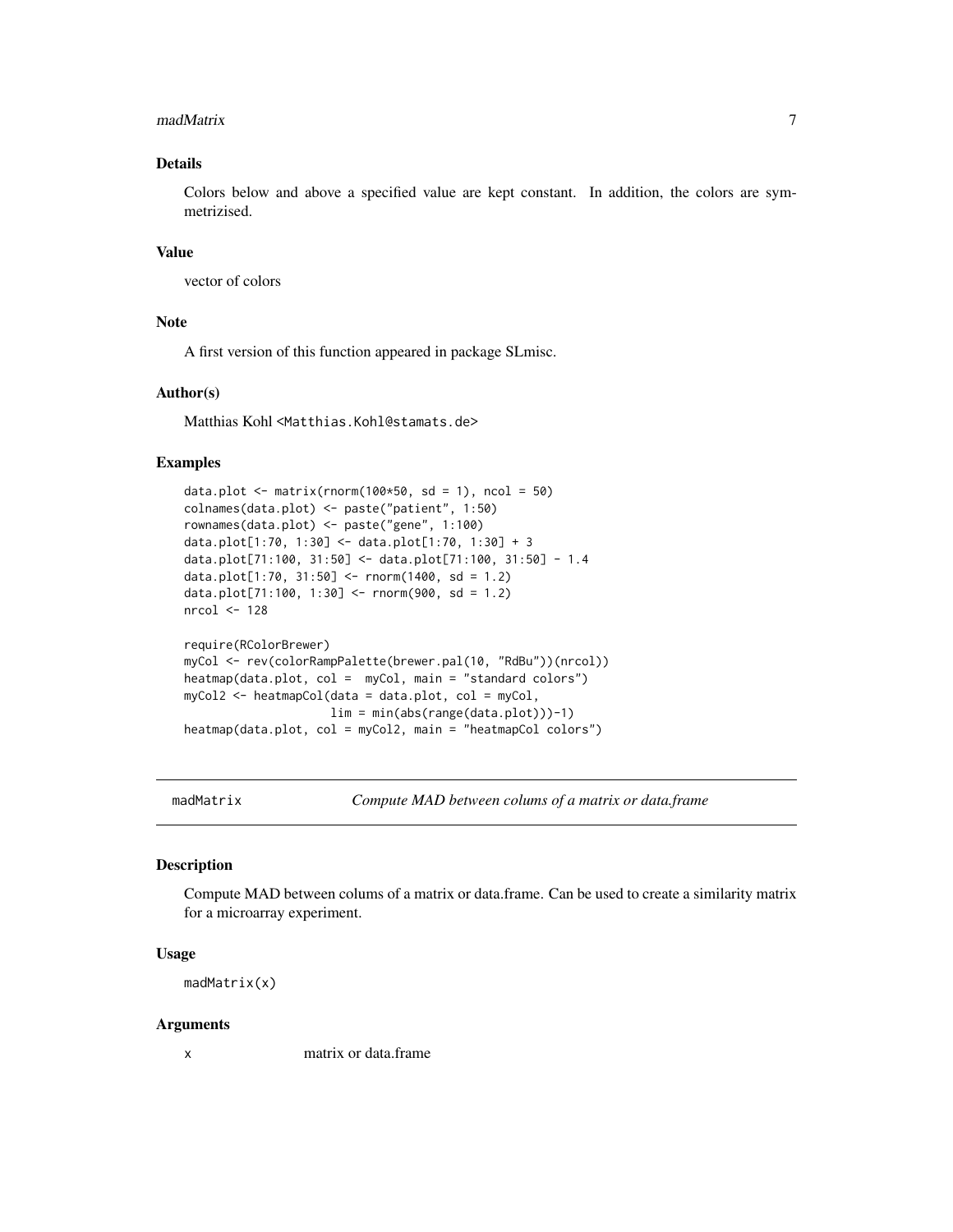#### <span id="page-7-0"></span>Details

This functions computes the so called similarity matrix (based on MAD) for a microarray experiment; cf. Buness et. al. (2004).

#### Value

matrix of MAD values between colums of x

# Note

A first version of this function appeared in package SLmisc.

#### Author(s)

Matthias Kohl <Matthias.Kohl@stamats.de>

# References

Andreas Buness, Wolfgang Huber, Klaus Steiner, Holger Sueltmann, and Annemarie Poustka. arrayMagic: two-colour cDNA microarray quality control and preprocessing. Bioinformatics Advance Access published on September 28, 2004. doi:10.1093/bioinformatics/bti052

#### See Also

plotMAD

# Examples

```
## only a dummy example
madMatrix(matrix(rnorm(1000), ncol = 10))
```
madPlot *Plot of similarity matrix based on MAD*

#### Description

Plot of similarity matrix based on MAD between microarrays.

#### Usage

```
madPlot(x, new = FALSE, col, maxMAD = 3, labels = FALSE,
       labcols = "black", title = "", protocol = FALSE, ...)
madPlot2(x, new = FALSE, col, maxMAD = 3, labels = FALSE,
        row.width = 6, column.height = 6,
        lab.both.axes = TRUE, fontsize.axis = 12,
        title = ", fontsize.title = 16, signifBar = 2)
```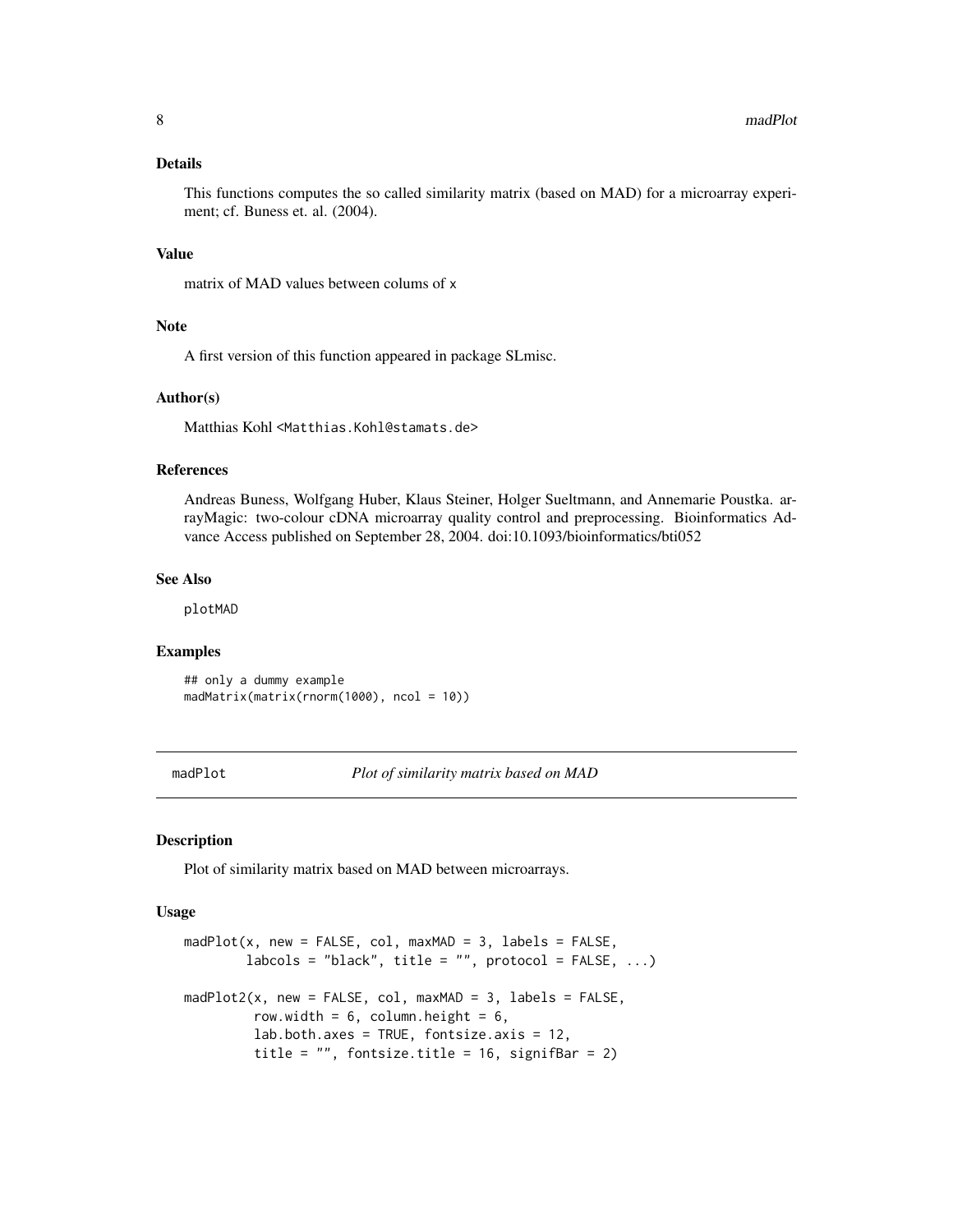#### <span id="page-8-0"></span>madPlot 9

# Arguments

| X             | data or correlation matrix, respectively                                                                                                                                                                                                                              |
|---------------|-----------------------------------------------------------------------------------------------------------------------------------------------------------------------------------------------------------------------------------------------------------------------|
| new           | If new=FALSE, x must already be a matrix with MAD values. If new=TRUE, the<br>MAD matrix for the columns of x is computed and displayed in the image.                                                                                                                 |
| col           | colors palette for image. If missing, the RdY1Gn palette of RColorBrewer is<br>used.                                                                                                                                                                                  |
| maxMAD        | maximum MAD value displayed                                                                                                                                                                                                                                           |
| labels        | vector of character strings to be placed at the tickpoints, labels for the columns<br>of x.                                                                                                                                                                           |
| labcols       | colors to be used for the labels of the columns of x. labords can have either<br>length 1, in which case all the labels are displayed using the same color, or the<br>same length as labels, in which case a color is specified for the label of each<br>column of x. |
| title         | character string, overall title for the plot.                                                                                                                                                                                                                         |
|               | fontsize.title numerical value giving the fontsize of the title.                                                                                                                                                                                                      |
| protocol      | logical, display color bar without numbers                                                                                                                                                                                                                            |
| lab.both.axes | logical, display labels on both axes                                                                                                                                                                                                                                  |
| fontsize.axis | numerical value giving the fontsize of the axis labels.                                                                                                                                                                                                               |
| signifBar     | integer indicating the precision to be used for the bar.                                                                                                                                                                                                              |
| row.width     | numerical value giving width of the row in centimeters; i.e., can be used to<br>change space available for the labels.                                                                                                                                                |
| column.height | numerical value giving the height of the column in centimeters; i.e., can be used<br>to change space available for the labels.                                                                                                                                        |
| $\cdots$      | graphical parameters may also be supplied as arguments to the function (see<br>par). For comparison purposes, it is good to set $zlim=c(-1,1)$ .                                                                                                                      |

# Details

This functions generates the so called similarity matrix (based on MAD) for a microarray experiment; cf. Buness et. al. (2004). The function is similar to [corPlot](#page-3-1).

# Note

A first version of this function appeared in package SLmisc.

# Author(s)

Matthias Kohl <Matthias.Kohl@stamats.de>

# References

Sandrine Dudoit, Yee Hwa (Jean) Yang, Benjamin Milo Bolstad and with contributions from Natalie Thorne, Ingrid Loennstedt and Jessica Mar. sma: Statistical Microarray Analysis. http://www.stat.berkeley.edu/users/terry/zarray/Software/smacode.html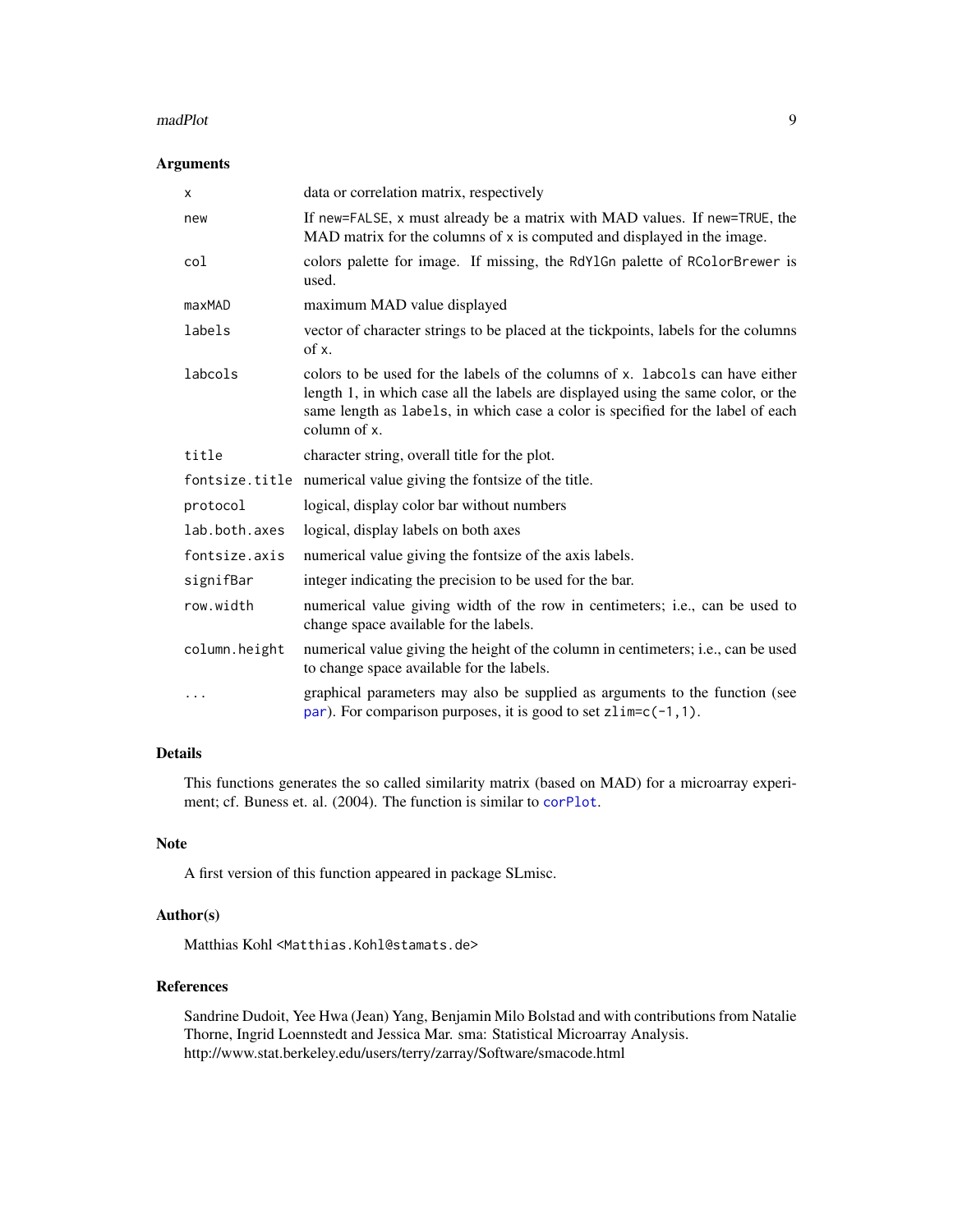<span id="page-9-0"></span>Andreas Buness, Wolfgang Huber, Klaus Steiner, Holger Sueltmann, and Annemarie Poustka. arrayMagic: two-colour cDNA microarray quality control and preprocessing. Bioinformatics Advance Access published on September 28, 2004. doi:10.1093/bioinformatics/bti052

# See Also

corPlot

#### Examples

```
## only a dummy example
set.seed(13)
x \le matrix(rnorm(1000), ncol = 10)
x[1:20,5] <- x[1:20,5] + 10
madPlot(x, new = TRUE, maxMAD = 2.5)madPlot2(x, new = TRUE, maxMAD = 2.5)## in contrast
corPlot2(x, new = TRUE, minCor = -0.5)
```
mod.oneway.test *Moderated 1-Way ANOVA*

# Description

Performs moderated 1-Way ANOVAs based on Bioconductor package limma.

# Usage

```
mod.oneway.test(x, group, repeated = FALSE, subject, adjust.method = "BH",
                sort.by = "none")
```
# Arguments

| X             | a (non-empty) numeric matrix of data values.                    |
|---------------|-----------------------------------------------------------------|
| group         | an optional factor representing the groups.                     |
| repeated      | logical indicating whether there are repeated-measures.         |
| subject       | factor with subject IDs; required if repeated = TRUE.           |
| adjust.method | see p. adjust                                                   |
| sort.by       | see toptable, where "logFC" corresponds to difference in means. |

# Details

The function uses Bioconductor package limma to compute moderated 1-way ANOVAs. For more details we refer to [ebayes](#page-0-0).

#### Value

A data.frame with the results.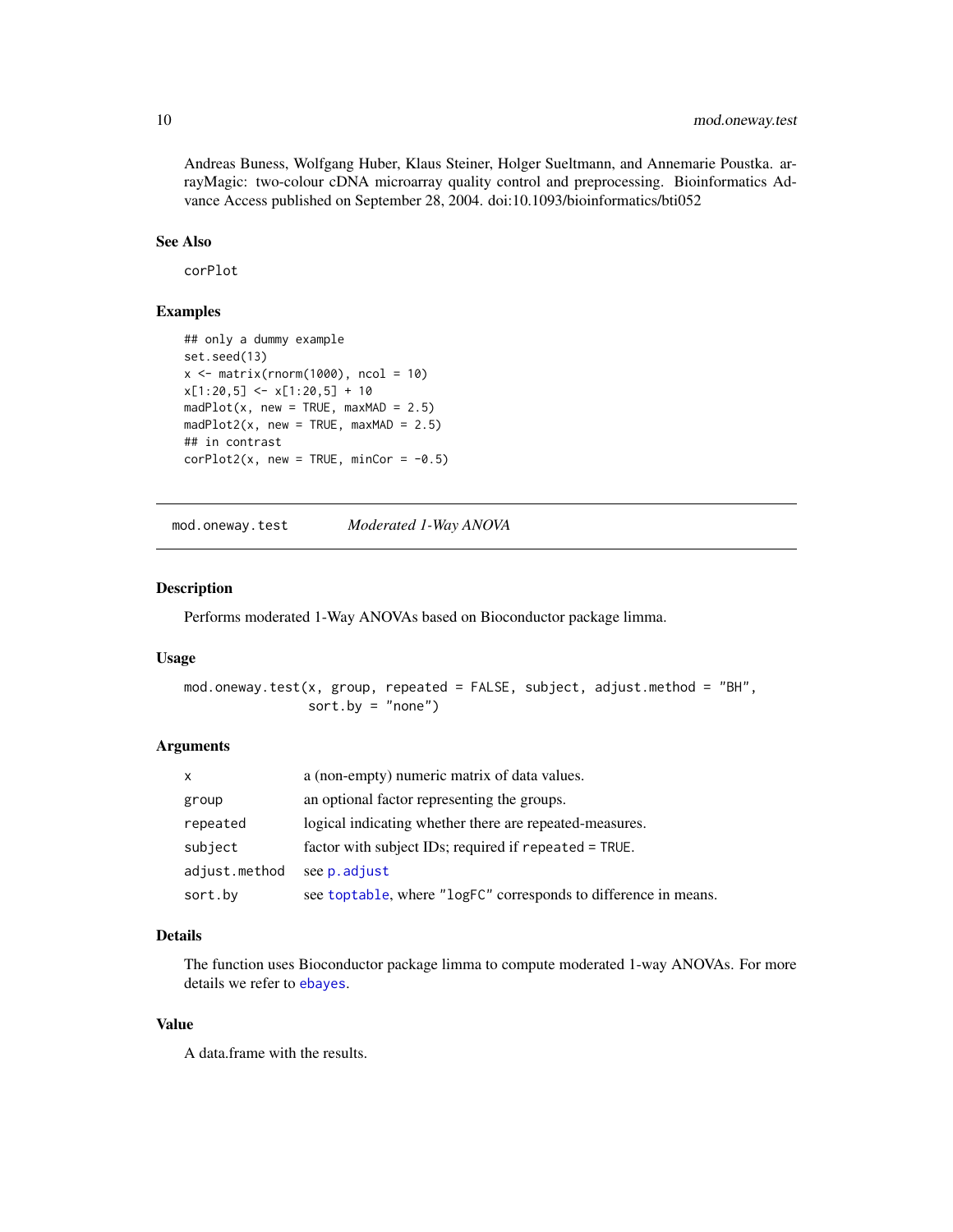#### <span id="page-10-0"></span>mod.t.test 11

#### References

Ritchie, M.E., Phipson, B., Wu, D., Hu, Y., Law, C.W., Shi, W., and Smyth, G.K. (2015). limma powers differential expression analyses for RNA-sequencing and microarray studies. *Nucleic Acids Research* 43(7), e47.

# See Also

[oneway.test](#page-0-0), mod.t.test

# Examples

```
set.seed(123)
X \le rbind(matrix(rnorm(5*20), nrow = 5, ncol = 20),
           matrix(rnorm(5*20, mean = 1), nrow = 5, ncol = 20)gr <- factor(c(rep("A1", 5), rep("B2", 5), rep("C3", 5), rep("D4", 5)))
mod.oneway.test(X, gr)
## Welch 1-Way ANOVA (not moderated)
ow.test <- function(x, g){
  res \leq oneway.test(x \sim g)
  c(res$statistic, res$p.value)
}
ow.res \leq t(apply(X, 1, ow.test, g = gr))
colnames(ow.res) <- c("F", "p.value")
ow.res
## repeated measures
X \le rbind(matrix(rnorm(6*18), nrow = 6, ncol = 18),
           matrix(rnorm(6*18, mean = 1), nrow = 6, ncol = 18))gr <- factor(c(rep("T1", 6), rep("T2", 6), rep("T3", 6)))
subjectID <- factor(c(rep(1:6, 3)))
mod. one way. test(X, gr, repeated = TRUE, subject = subjectID)
```
mod.t.test *Moderated t-Test*

#### Description

Performs moderated t-tests based on Bioconductor package limma.

#### Usage

```
mod.t.test(x, group = NULL, paired = FALSE, subject, adjust.method = "BH",
           sort.by = "none", na.rm = TRUE)
```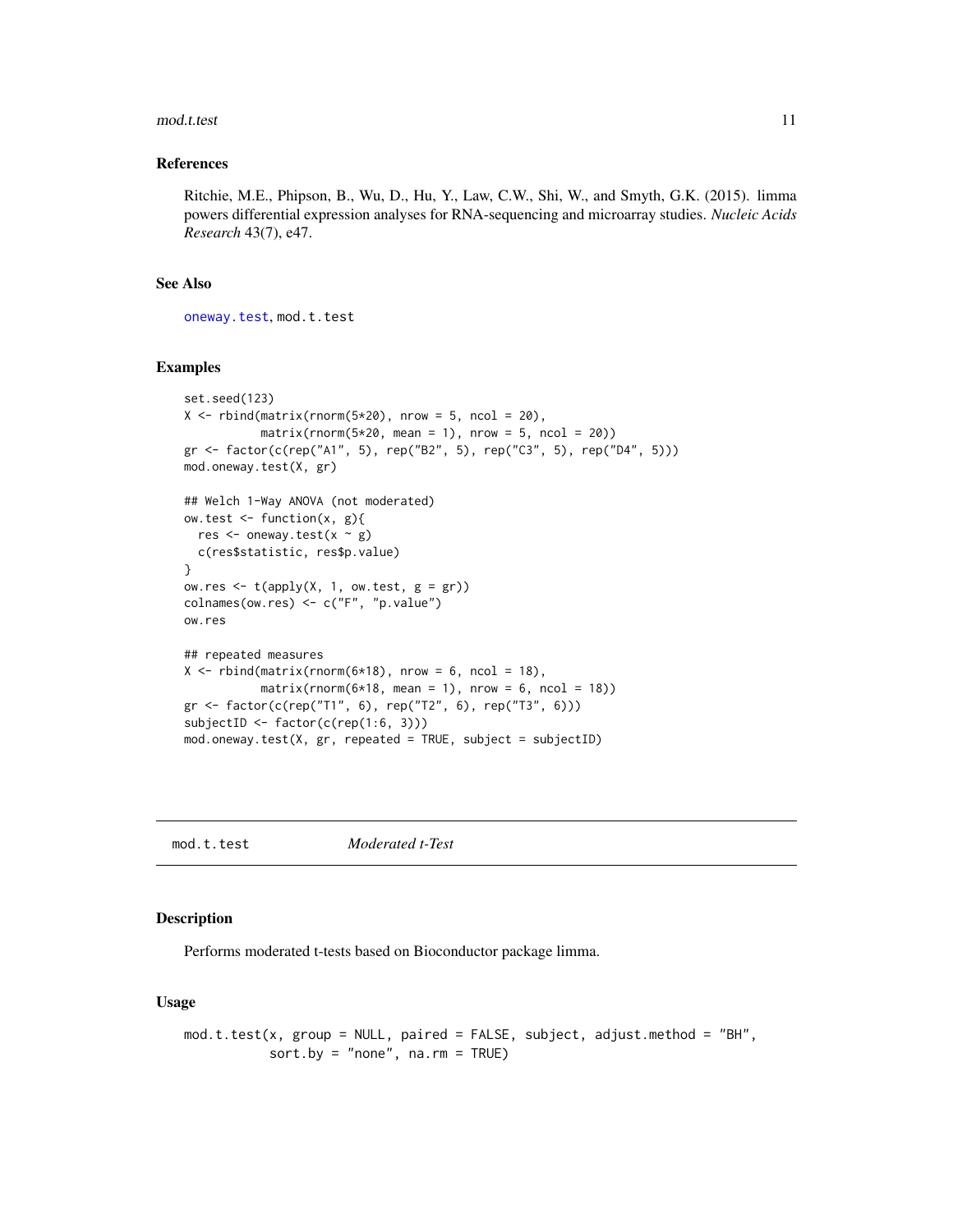#### <span id="page-11-0"></span>**Arguments**

| X             | a (non-empty) numeric matrix of data values.                                                       |
|---------------|----------------------------------------------------------------------------------------------------|
| group         | an optional factor representing the groups.                                                        |
| paired        | a logical indicating whether you want a paired test.                                               |
| subject       | factor with subject IDs; required if $paired = TRUE$ .                                             |
| adjust.method | see p. adjust                                                                                      |
| sort.by       | see toptable, where "logFC" corresponds to difference in means.                                    |
| na.rm         | logical. Should missing values (including NaN) be omitted from the calculations<br>of group means? |

# Details

The function uses Bioconductor package limma to compute moderated t-tests. For more details we refer to [ebayes](#page-0-0).

#### Value

A data.frame with the results.

#### References

Ritchie, M.E., Phipson, B., Wu, D., Hu, Y., Law, C.W., Shi, W., and Smyth, G.K. (2015). limma powers differential expression analyses for RNA-sequencing and microarray studies. *Nucleic Acids Research* 43(7), e47.

# See Also

#### [t.test](#page-0-0)

```
## One-sample test
X \le - matrix(rnorm(10*20, mean = 1), nrow = 10, ncol = 20)
mod.t.test(X)
## corresponds to
library(limma)
design \leq matrix(1, nrow = ncol(X), ncol = 1)
colnames(design) <- "A"
fit1 <- lmFit(X, design)
fit2 <- eBayes(fit1)
topTable(fit2, coef = 1, number = Inf, confint = TRUE, sort.by = "none")[,-4]
## Two-sample test
set.seed(123)
X \le rbind(matrix(rnorm(5*20), nrow = 5, ncol = 20),
           matrix(rnorm(5*20, mean = 1), nrow = 5, ncol = 20))g2 <- factor(c(rep("group 1", 10), rep("group 2", 10)))
```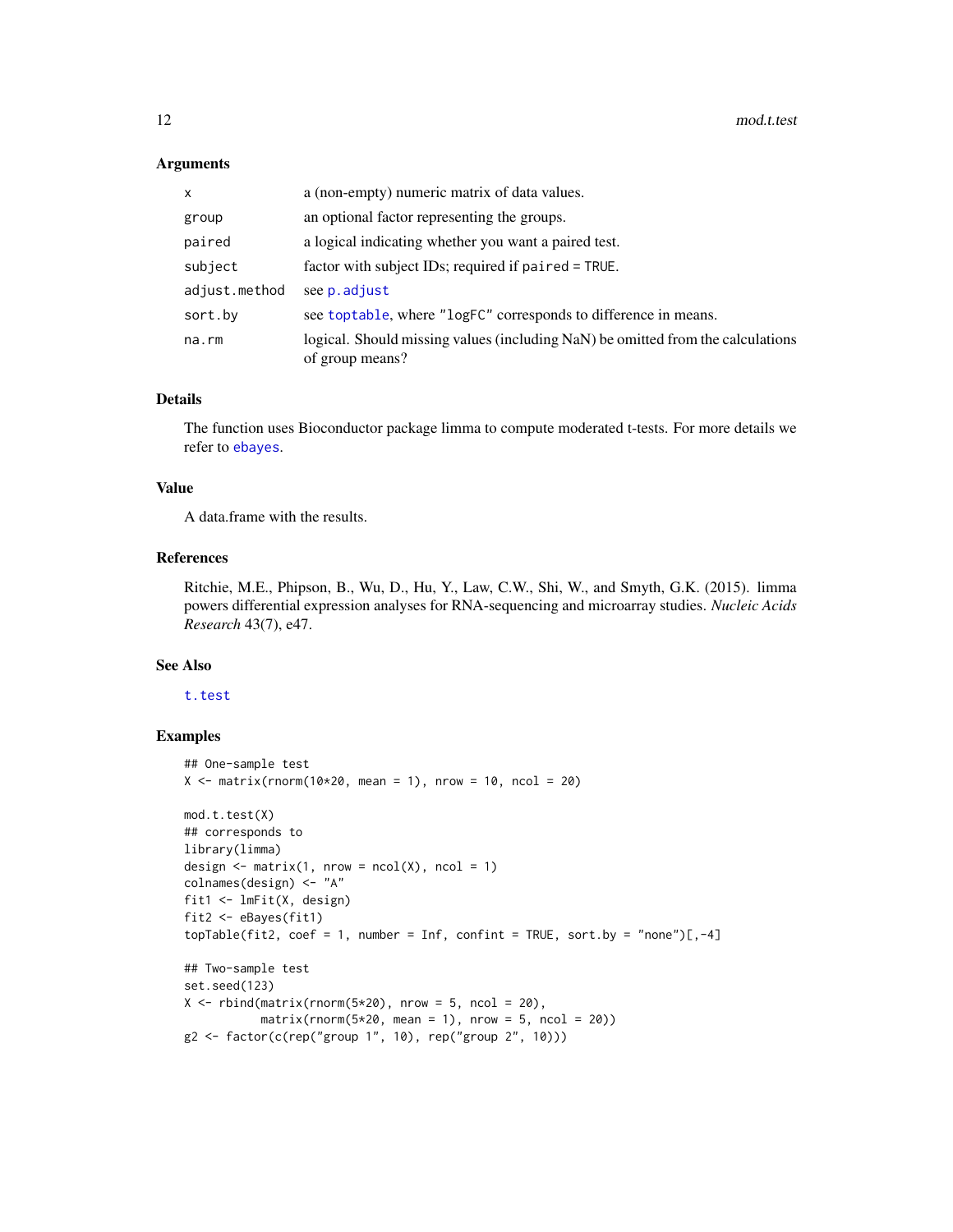# <span id="page-12-0"></span>oneWayAnova 13

```
mod.t.test(X, group = g2)## corresponds to
design <- model.matrix(~ 0 + g2)
colnames(design) <- c("group1", "group2")
fit1 <- lmFit(X, design)
cont.matrix <- makeContrasts(group1vsgroup2="group1-group2", levels=design)
fit2 <- contrasts.fit(fit1, cont.matrix)
fit3 <- eBayes(fit2)
topTable(fit3, coef = 1, number = Inf, confint = TRUE, sort.by = "none")[,-4]
## Paired two-sample test
subjID <- factor(rep(1:10, 2))
mod.t.test(X, group = g2, paired = TRUE, subject = subjID)
```
<span id="page-12-1"></span>oneWayAnova *A function for Analysis of Variance*

# Description

This function is a slight modification of function Anova of package genefilter.

#### Usage

oneWayAnova(cov, na.rm = TRUE, var.equal = FALSE)

# Arguments

| COV       | The covariate. It must have length equal to the number of columns of the array<br>that the result of one Way Anova will be applied to.                                                                                                                                                                                                                               |
|-----------|----------------------------------------------------------------------------------------------------------------------------------------------------------------------------------------------------------------------------------------------------------------------------------------------------------------------------------------------------------------------|
| na.rm     | a logical value indicating whether NA values should be stripped before the com-<br>putation proceeds.                                                                                                                                                                                                                                                                |
| var.equal | a logical variable indicating whether to treat the variances in the samples as<br>equal. If TRUE, then a simple F test for the equality of means in a one-way<br>analysis of variance is performed. If FALSE, an approximate method of Welch<br>(1951) is used, which generalizes the commonly known 2-sample Welch test to<br>the case of arbitrarily many samples. |

# Details

The function returned by oneWayAnova uses oneway. test to perform a one-way ANOVA, where x is the set of gene expressions. The F statistic for an overall effect is computed and the corresponding p-value is returned.

The function Anova of package genefilter instead compares the computed p-value to a prespecified p-value and returns TRUE, if the computed p-value is smaller than the prespecified one.

# Value

oneWayAnova returns a function with bindings for cov that will perform a one-way ANOVA. The covariate can be continuous, in which case the test is for a linear effect for the covariate.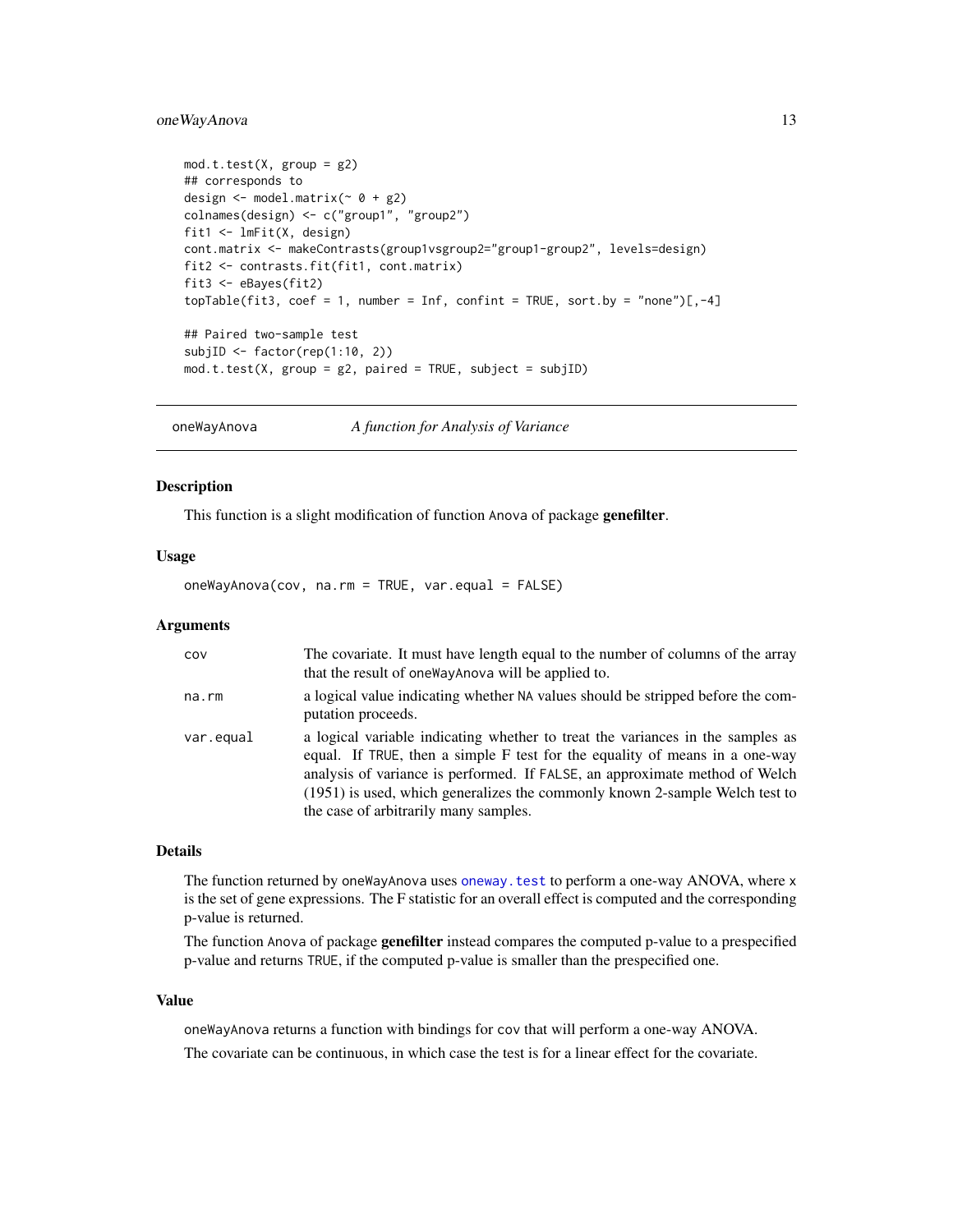# <span id="page-13-0"></span>Note

A first version of this function appeared in package SLmisc.

# Author(s)

Matthias Kohl <Matthias.Kohl@stamats.de>

# References

R. Gentleman, V. Carey, W. Huber and F. Hahne (2006). genefilter: methods for filtering genes from microarray experiments. R package version 1.13.7.

# See Also

[oneway.test](#page-0-0), [twoWayAnova](#page-24-1)

# Examples

```
set.seed(123)
af <- oneWayAnova(c(rep(1,5),rep(2,5)))
af(rnorm(10))
```
pairwise.fc *Compute pairwise fold changes*

# Description

This function computes pairwise fold changes. It also works for logarithmic data.

# Usage

```
pairwise.fc(x, g, ave = mean, log = TRUE, base = 2, mod.fc = TRUE, \ldots)
```
# Arguments

| x       | numeric vector.                                                   |
|---------|-------------------------------------------------------------------|
| g       | grouping vector or factor                                         |
| ave     | function to compute the group averages.                           |
| log     | logical. Is the data logarithmic?                                 |
| base    | If log = TRUE, the base which was used to compute the logarithms. |
| mod.fc  | logical. Return modified fold changes? (see details)              |
| $\cdot$ | optional arguments to ave.                                        |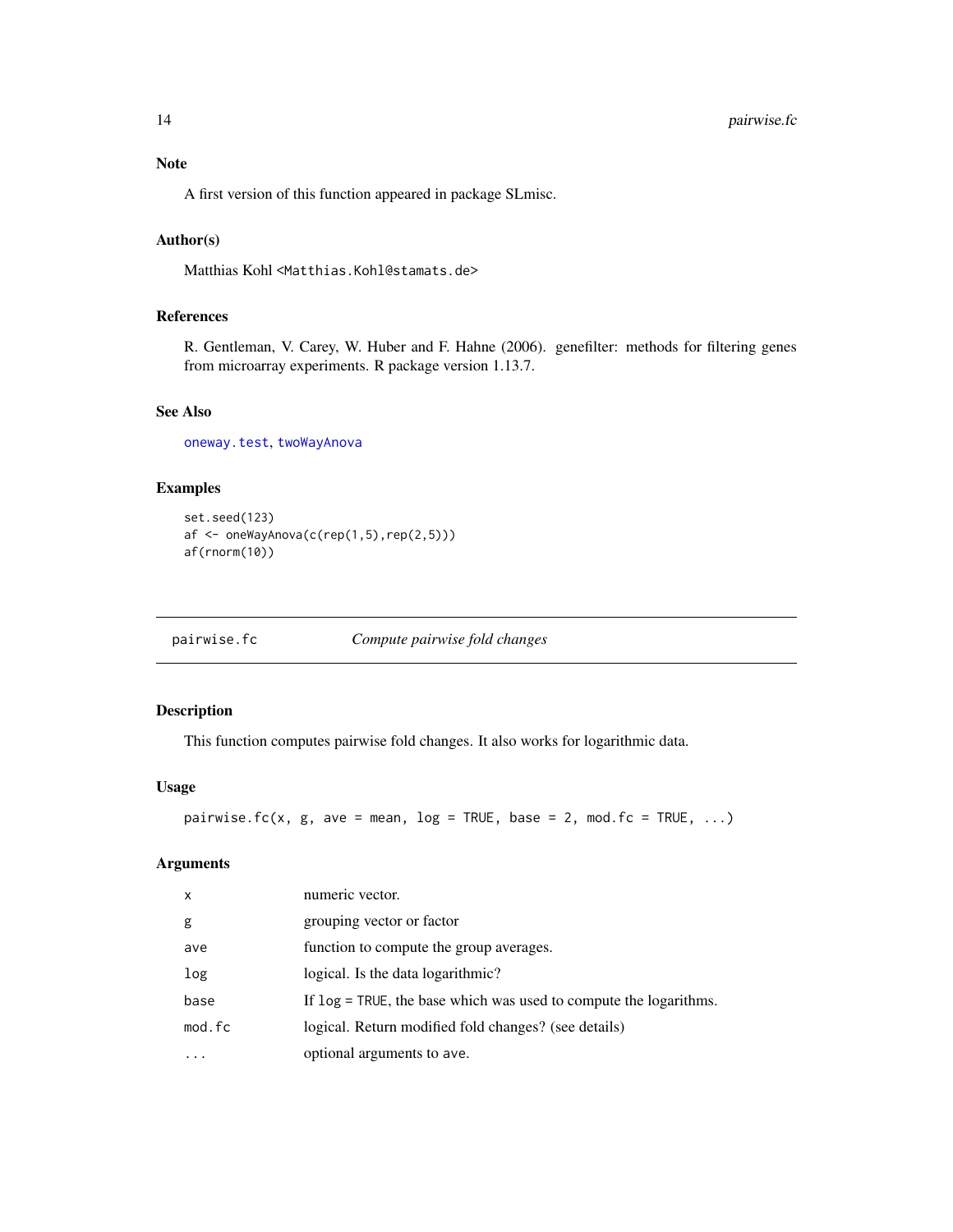# <span id="page-14-0"></span>pairwise.logfc 15

# Details

The function computes pairwise fold changes between groups, where the group values are aggregated using the function which is given by the argument ave.

The fold changes are returned in a slightly modified form if mod.fc = TRUE. Fold changes FC which are smaller than 1 are reported as to -1/FC.

The implementation is in certain aspects analogously to [pairwise.t.test](#page-0-0).

# Value

Vector with pairwise fold changes.

# Author(s)

Matthias Kohl <Matthias.Kohl@stamats.de>

# See Also

[pairwise.t.test](#page-0-0)

# Examples

```
set.seed(13)
x <- rnorm(100) ## assumed as log2-data
g \leftarrow factor(sample(1:4, 100, replace = TRUE))
levels(g) \leq c("a", "b", "c", "d")pairwise.fc(x, g)
## some small checks
res \leq by(x, list(g), mean)
2^(res[[1]] - res[[2]]) # a vs. b
-1/2^(res[[1]] - res[[3]]) # a vs. c
2^(res[[1]] - res[[4]]) # a vs. d
-1/2^(res[[2]] - res[[3]]) # b vs. c
-1/2^(res[[2]] - res[[4]]) # b vs. d
2^(res[[3]] - res[[4]]) # c vs. d
```
pairwise.logfc *Compute pairwise log-fold changes*

# Description

The function computes pairwise log-fold changes.

# Usage

```
pairwise.logfc(x, g, ave = mean, log = TRUE, base = 2, ...)
```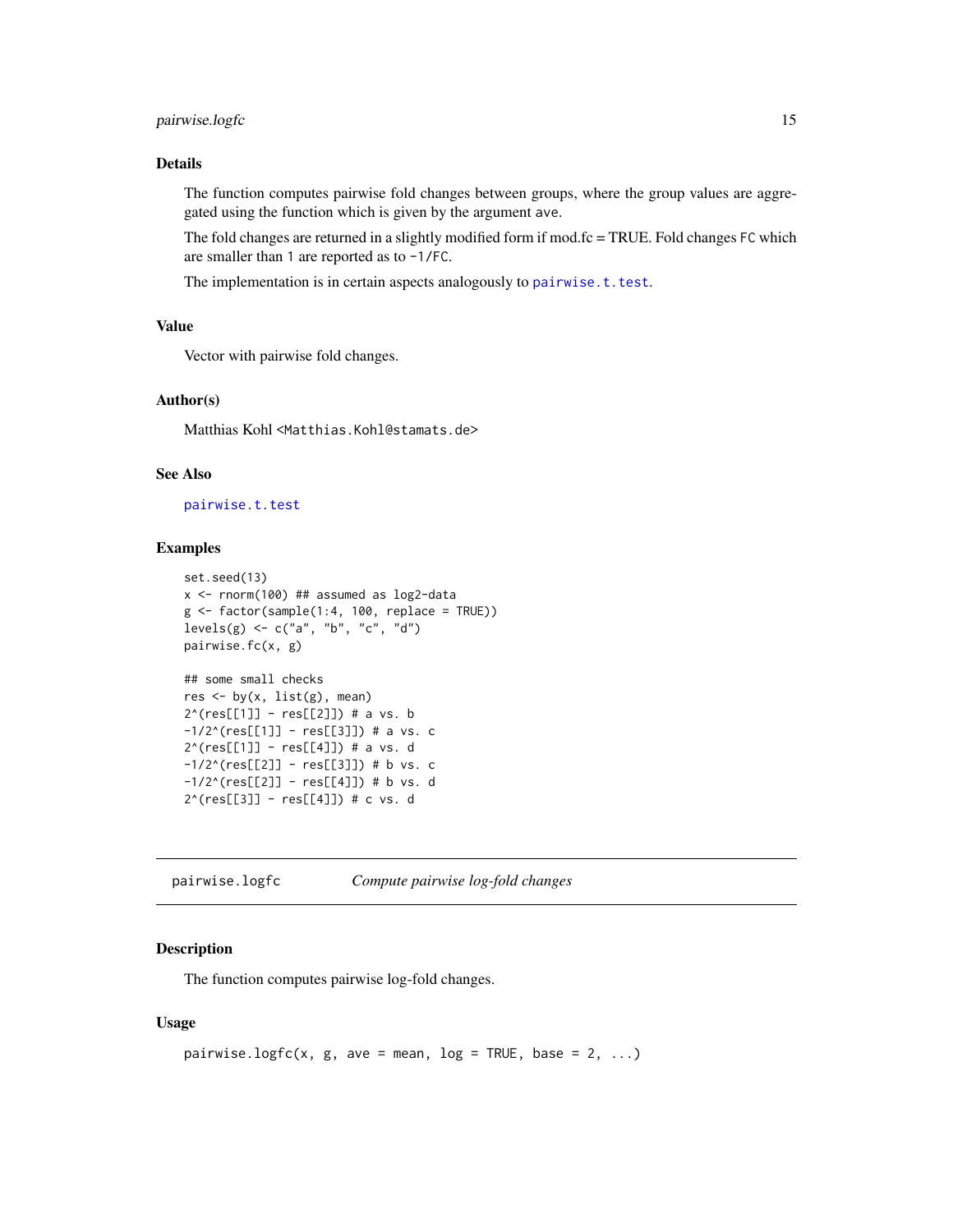#### <span id="page-15-0"></span>Arguments

| $\mathsf{x}$ | numeric vector.                                                      |
|--------------|----------------------------------------------------------------------|
| g            | grouping vector or factor                                            |
| ave          | function to compute the group averages.                              |
| log          | logical. Is the data logarithmic?                                    |
| base         | If $log = TRUE$ , the base which was used to compute the logarithms. |
|              | optional arguments to ave.                                           |

# Details

The function computes pairwise log-fold changes between groups, where the group values are aggregated using the function which is given by the argument ave.

The implementation is in certain aspects analogously to [pairwise.t.test](#page-0-0).

# Value

Vector with pairwise log-fold changes.

#### Author(s)

Matthias Kohl <Matthias.Kohl@stamats.de>

# See Also

[pairwise.t.test](#page-0-0)

```
set.seed(13)
x <- rnorm(100) ## assumed as log2-data
g \leftarrow factor(sample(1:4, 100, replace = TRUE))
levels(g) \leq c("a", "b", "c", "d")pairwise.logfc(x, g)
```

```
## some small checks
res \leq by(x, list(g), mean)
res[[1]] - res[[2]] # a vs. b
res[[1]] - res[[3]] # a vs. c
res[[1]] - res[[4]] # a vs. d
res[[2]] - res[[3]] # b vs. c
res[[2]] - res[[4]] # b vs. d
res[[3]] - res[[4]] # c vs. d
```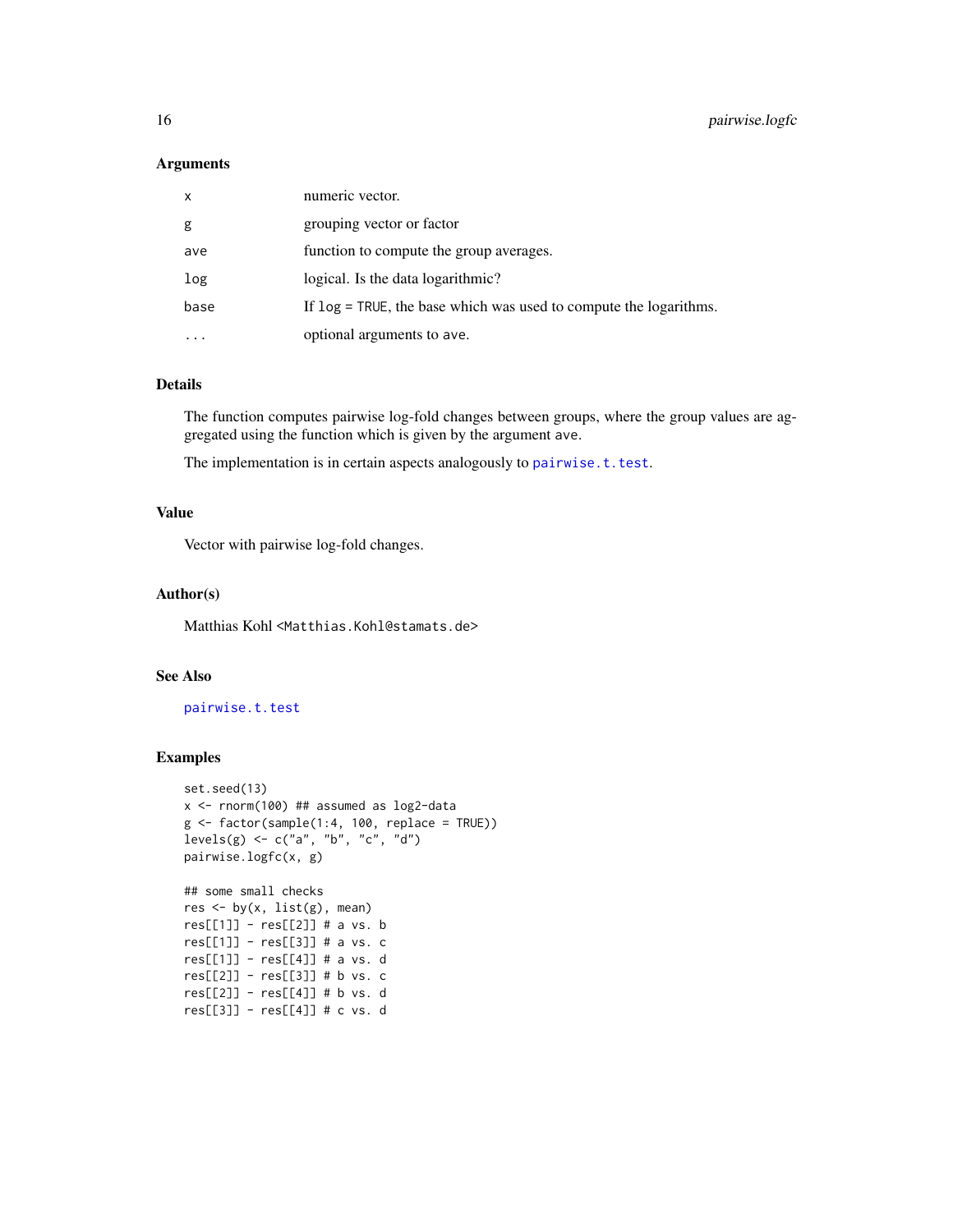#### <span id="page-16-0"></span>Description

Performs pairwise moderated t-tests (unpaired) based on Bioconductor package limma.

# Usage

```
pairwise.mod.t.test(x, group, adjust.method = "BH", sort.by = "none")
```
#### Arguments

| x                          | a (non-empty) numeric matrix of data values.                    |
|----------------------------|-----------------------------------------------------------------|
| group                      | an optional factor representing the groups.                     |
| adjust.method see p.adjust |                                                                 |
| sort.by                    | see toptable, where "logFC" corresponds to difference in means. |

# Details

The function uses Bioconductor package limma to compute pairwise moderated t-tests. For more details we refer to [ebayes](#page-0-0).

# Value

A data.frame with the results.

# References

Ritchie, M.E., Phipson, B., Wu, D., Hu, Y., Law, C.W., Shi, W., and Smyth, G.K. (2015). limma powers differential expression analyses for RNA-sequencing and microarray studies. *Nucleic Acids Research* 43(7), e47.

# See Also

[oneway.test](#page-0-0), mod.t.test

```
set.seed(123)
X \le rbind(matrix(rnorm(5*20), nrow = 5, ncol = 20),
           matrix(rnorm(5*20, mean = 1), nrow = 5, ncol = 20)gr <- factor(c(rep("A1", 5), rep("B2", 5), rep("C3", 5), rep("D4", 5)))
mod.oneway.test(X, gr)
pairwise.mod.t.test(X, gr)
```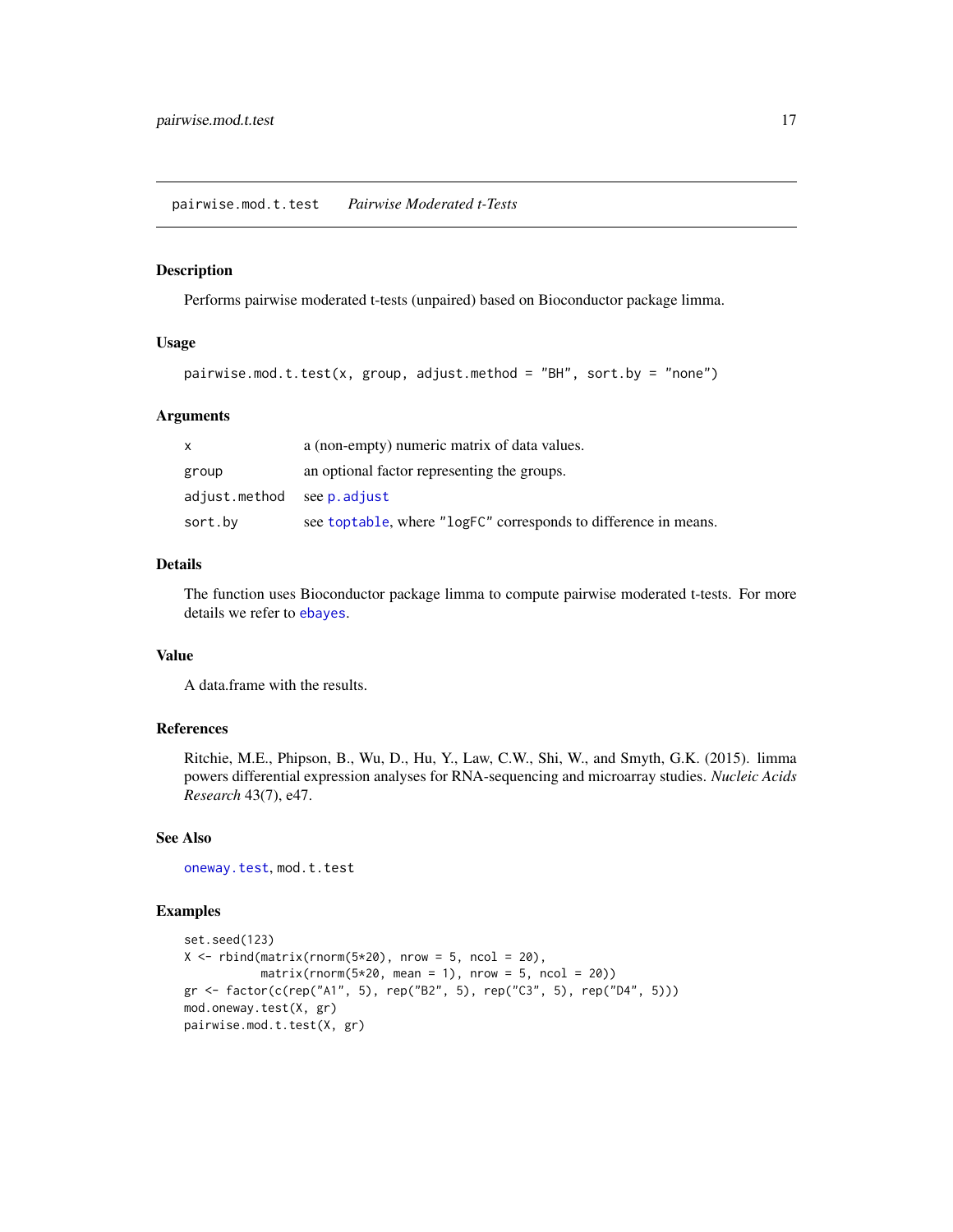<span id="page-17-0"></span>

# Description

Compute mean of replicated spots where additionally spot flags may incorporated.

# Usage

repMeans(x, flags, use.flags = NULL, ndups, spacing, method, ...)

# Arguments

| $\mathsf{x}$ | matrix or data.frame of expression values                                                                                                                                  |
|--------------|----------------------------------------------------------------------------------------------------------------------------------------------------------------------------|
| flags        | matrix or data. frame of spot flags; must have same dimension as x                                                                                                         |
| use.flags    | should flags be included and in which way; cf. section details                                                                                                             |
| ndups        | integer, number of replicates on chip. The number of rows of x must be divisible<br>by ndups                                                                               |
| spacing      | the spacing between the rows of 'x' corresponding to replicated spots, spacing<br>$=$ 1 for consecutive spots; cf. function unwrapdups in package " $lim_{n \to \infty}$ " |
| method       | function to aggregate the replicated spots. If missing, the mean is used.                                                                                                  |
| .            | optional arguments to method.                                                                                                                                              |

# Details

The incorporation of spot flags is controlled via argument use.flags. NULL: flags are not used; minimum flag value of replicated spots is returned "max": only spots with flag value equal to the maximum flag value of replicated spots are used "median": only spots with flag values larger or equal to median of replicated spots are used "mean": only spots with flag values larger or equal to mean of replicated spots are used

# Value

| LIST with components |                                  |
|----------------------|----------------------------------|
| exprs                | mean of expression values        |
| flags                | flags for mean expression values |

# Note

A first version of this function appeared in package SLmisc.

# Author(s)

Matthias Kohl <Matthias.Kohl@stamats.de>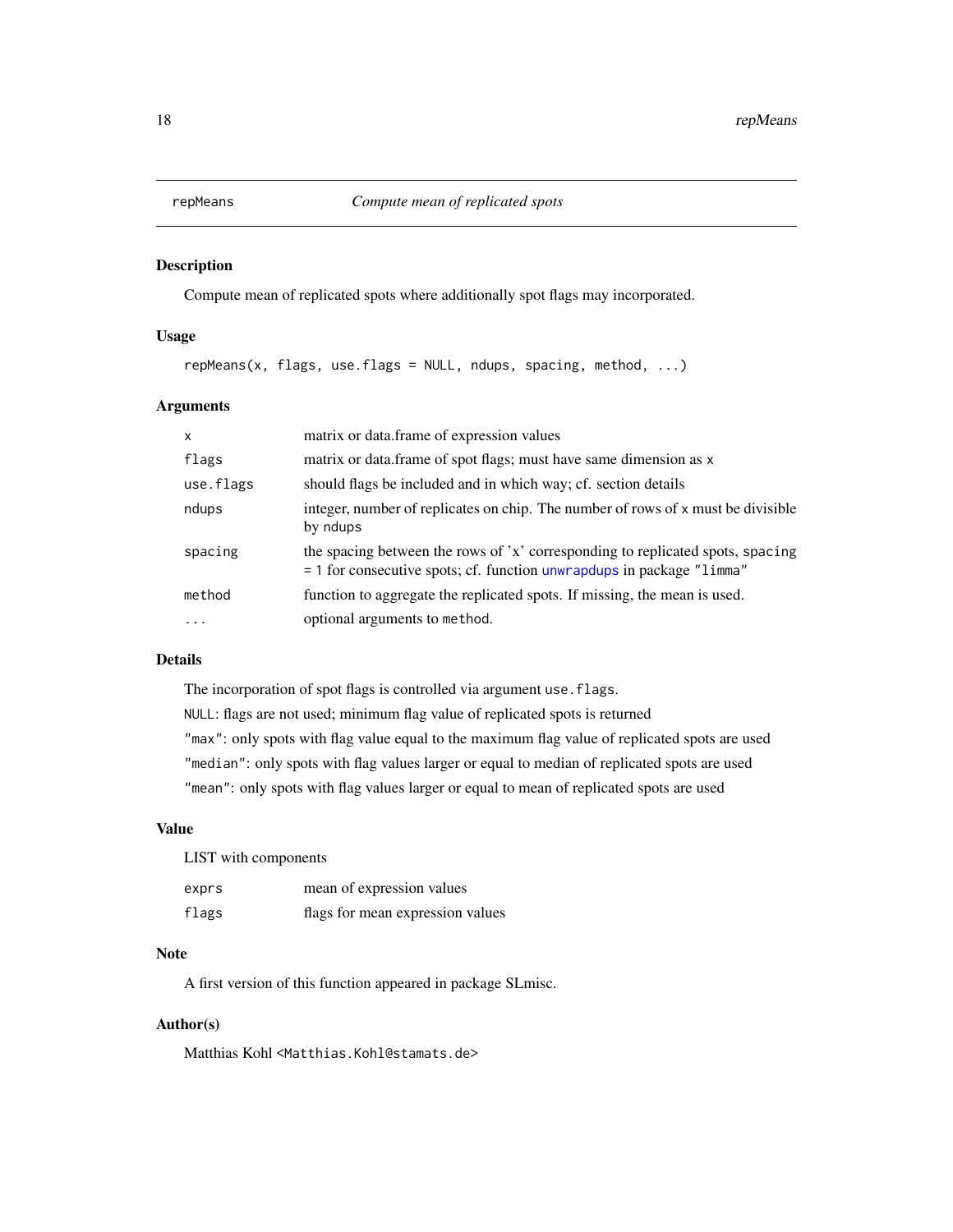#### <span id="page-18-0"></span>simPlot the state of the state of the state of the state of the state of the state of the state of the state of the state of the state of the state of the state of the state of the state of the state of the state of the st

# See Also

[unwrapdups](#page-0-0)

# Examples

```
## only a dummy example
M \leftarrow \text{matrix}(rnorm(1000), ncol = 10)FL \le matrix(rpois(1000, lambda = 10), ncol = 10) # only for this example
res \le - repMeans(x = M, flags = FL, use.flags = "max", ndups = 5, spacing = 20)
```
simPlot *Plot of a similarity matrix.*

# Description

Plot of similarity matrix.

# Usage

```
simPlot(x, col, minVal, labels = FALSE, lab.both.axes = FALSE,
       labcols = "black", title = "", cex.title = 1.2,
       protocol = FALSE, cex.axis = 0.8,
       cex.axis.bar = 1, signifBar = 2, ...)
```

```
simPlot2(x, col, minVal, labels = FALSE,
        row.width = 6, column.height = 6, lab.both.axes = TRUE,
         fontsize.axis = 12, title = ", fontsize.title = 16,
        signifBar = 2)
```
# Arguments

| x             | quadratic data matrix.                                                                                                                                                                                                                                                |
|---------------|-----------------------------------------------------------------------------------------------------------------------------------------------------------------------------------------------------------------------------------------------------------------------|
| col           | colors palette for image. If missing, the RdY1Gn palette of RColorBrewer is<br>used.                                                                                                                                                                                  |
| minVal        | numeric, minimum value which is display by a color; used to adjust col                                                                                                                                                                                                |
| labels        | vector of character strings to be placed at the tickpoints, labels for the columns<br>of x.                                                                                                                                                                           |
| lab.both.axes | logical, display labels on both axes                                                                                                                                                                                                                                  |
| labcols       | colors to be used for the labels of the columns of x. labords can have either<br>length 1, in which case all the labels are displayed using the same color, or the<br>same length as labels, in which case a color is specified for the label of each<br>column of x. |
| title         | character string, overall title for the plot.                                                                                                                                                                                                                         |
| cex.title     | A numerical value giving the amount by which plotting text and symbols should<br>be magnified relative to the default; cf. par, cex. main.                                                                                                                            |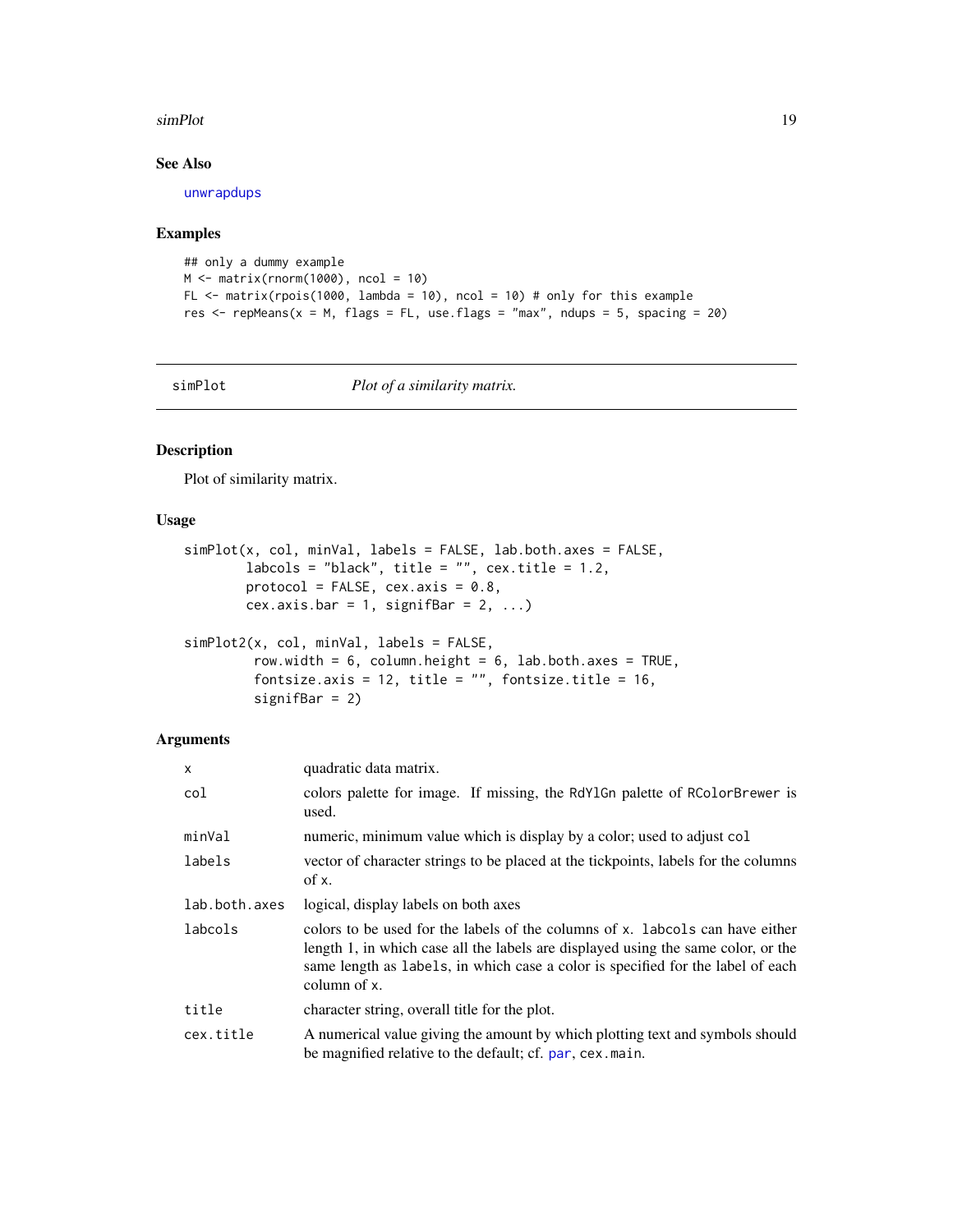<span id="page-19-0"></span>

|               | fontsize.title numerical value giving the fontsize of the title.                                                                                 |
|---------------|--------------------------------------------------------------------------------------------------------------------------------------------------|
| protocol      | logical, display color bar without numbers                                                                                                       |
| cex.axis      | The magnification to be used for axis annotation relative to the current setting<br>of $'cex$ ; cf. par.                                         |
| fontsize.axis | numerical value giving the fontsize of the axis labels.                                                                                          |
| cex.axis.bar  | The magnification to be used for axis annotation of the color bar relative to the<br>current setting of 'cex'; cf. par.                          |
| signifBar     | integer indicating the precision to be used for the bar.                                                                                         |
| row.width     | numerical value giving width of the row in centimeters; i.e., can be used to<br>change space available for the labels.                           |
| column.height | numerical value giving the height of the column in centimeters; i.e., can be used<br>to change space available for the labels.                   |
| .             | graphical parameters may also be supplied as arguments to the function (see<br>par). For comparison purposes, it is good to set $zlim=c(-1,1)$ . |

# Details

This functions generates a so called similarity matrix.

If  $min(x)$  is smaller than  $minVal$ , the colors in col are adjusted such that the minimum value which is color coded is equal to minVal.

# Value

invisible()

#### Note

The function is a slight modification of function [corPlot](#page-3-1).

# Author(s)

Matthias Kohl <Matthias.Kohl@stamats.de>

#### References

Sandrine Dudoit, Yee Hwa (Jean) Yang, Benjamin Milo Bolstad and with contributions from Natalie Thorne, Ingrid Loennstedt and Jessica Mar. sma: Statistical Microarray Analysis. http://www.stat.berkeley.edu/users/terry/zarray/Software/smacode.html

```
## only a dummy example
M <- matrix(rnorm(1000), ncol = 20)
colnames(M) <- paste("Sample", 1:20)
M.cor <- cor(M)
simPlot(M.cor, minVal = min(M.cor))
simPlot(M.cor, minVal = min(M.cor), lab.both.axes = TRUE)
```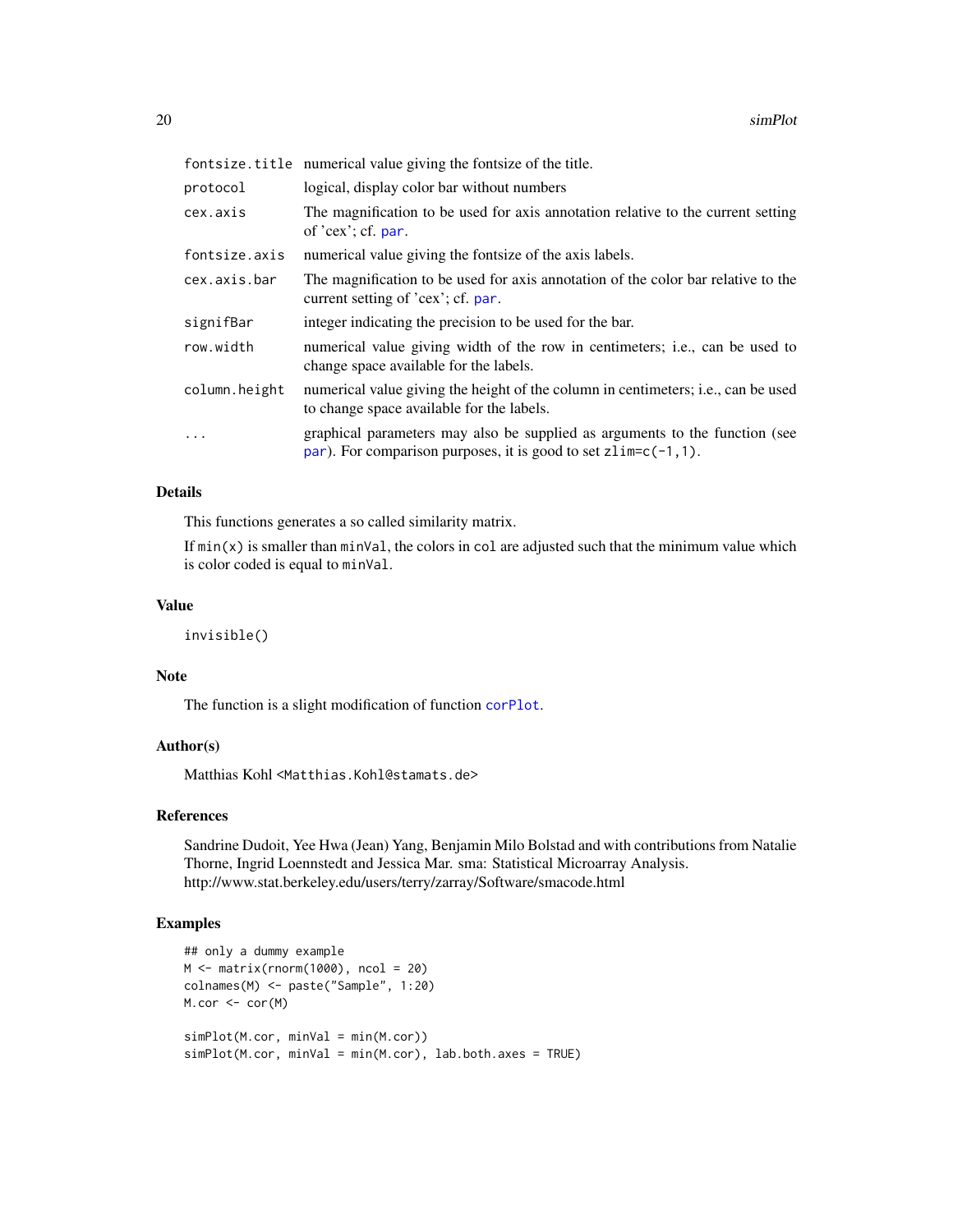#### <span id="page-20-0"></span>stringDist 21

```
simPlot(M.cor, minVal = min(M.cor), protocol = TRUE)
simPlot(M.cor, minVal = min(M.cor), signifBar = 1)simPlot2(M.cor, minVal = min(M.cor))
simPlot2(M.cor, minVal = min(M.cor), lab.both.axes = FALSE)
simPlot2(M.cor, minVal = min(M.cor), signifBar = 1)
```
<span id="page-20-1"></span>stringDist *Function to compute distances between strings*

#### Description

The function can be used to compute distances between strings.

#### Usage

```
stringDist(x, y, method = "levenshtein", mismatch = 1, gap = 1)
```
#### Arguments

| X        | character vector, first string                                                                                                     |
|----------|------------------------------------------------------------------------------------------------------------------------------------|
| <b>V</b> | character vector, second string                                                                                                    |
| method   | character, name of the distance method. This must be "levenshtein" or "hamming".<br>Default is the classical Levenshtein distance. |
| mismatch | numeric, distance value for a mismatch between symbols                                                                             |
| gap      | numeric, distance value for inserting a gap                                                                                        |

# Details

The function computes the Hamming and the Levenshtein (edit) distance of two given strings (sequences).

In case of the Hamming distance the two strings must have the same length.

In case of the Levenshtein (edit) distance a scoring and a trace-back matrix are computed and are saved as attributes "ScoringMatrix" and "TraceBackMatrix". The characters in the trace-back matrix reflect insertion of a gap in string  $y$  (d: deletion), match  $(m)$ , mismatch  $(mm)$ , and insertion of a gap in string x (i).

# Value

stringDist returns an object of S3 class "stringDist" inherited from class "dist"; cf. [dist](#page-0-0).

# Note

The function is mainly for teaching purposes.

For distances between strings and string alignments see also Bioconductor package Biostrings.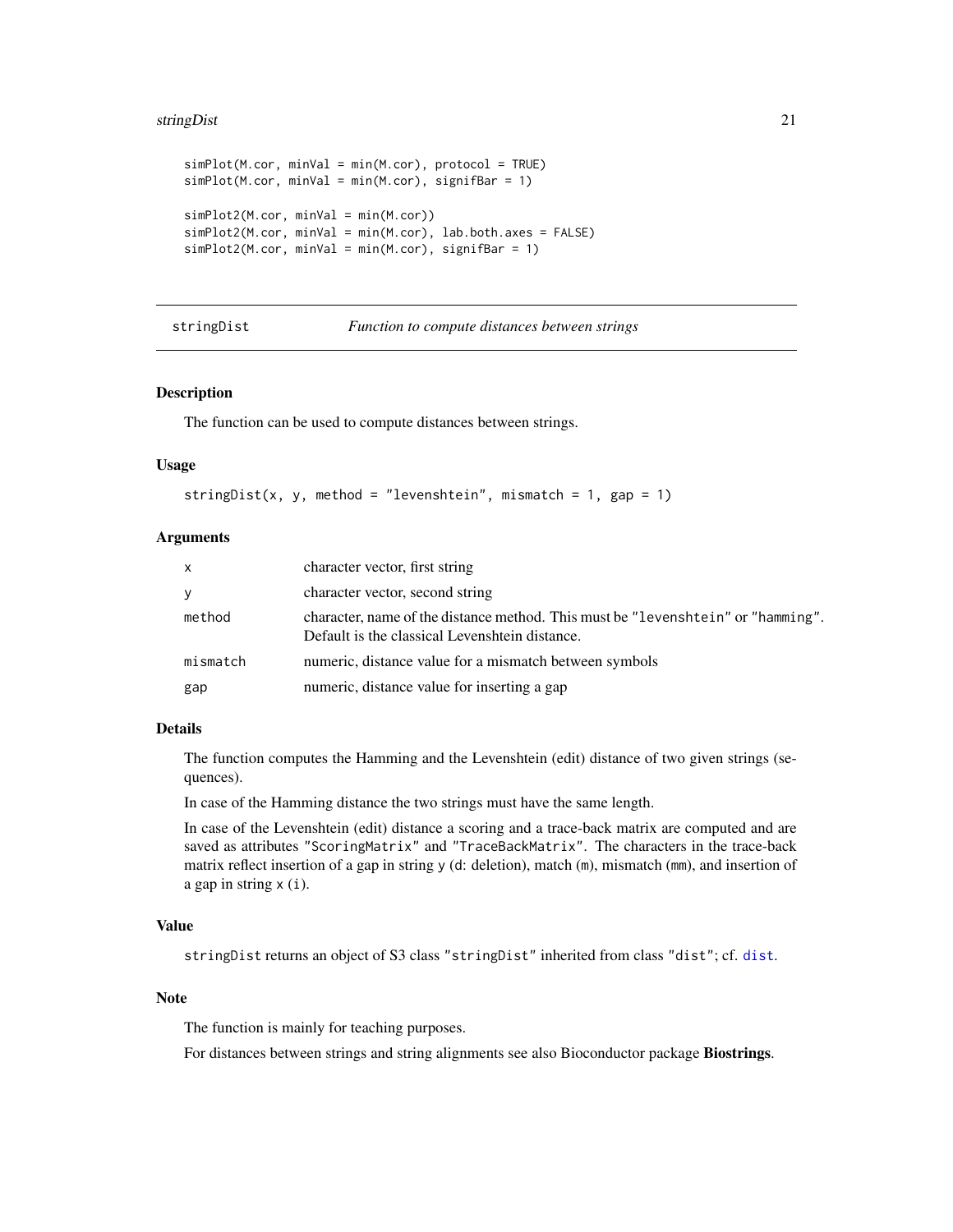#### 22 stringSim

# Author(s)

Matthias Kohl <Matthias.Kohl@stamats.de>

#### References

R. Merkl and S. Waack (2009). Bioinformatik Interaktiv. Wiley.

#### See Also

[dist](#page-0-0), [stringSim](#page-21-1)

# Examples

```
x <- "GACGGATTATG"
y <- "GATCGGAATAG"
## Levenshtein distance
d <- stringDist(x, y)
d
attr(d, "ScoringMatrix")
attr(d, "TraceBackMatrix")
## Hamming distance
stringDist(x, y)
```
<span id="page-21-1"></span>stringSim *Function to compute similarity scores between strings*

# Description

The function can be used to compute similarity scores between strings.

# Usage

```
stringSim(x, y, global = TRUE, match = 1, mismatch = -1, gap = -1, minSim = 0)
```
# Arguments

| $\mathsf{x}$ | character vector, first string                                      |
|--------------|---------------------------------------------------------------------|
| V            | character vector, second string                                     |
| global       | logical; global or local alignment                                  |
| match        | numeric, score for a match between symbols                          |
| mismatch     | numeric, score for a mismatch between symbols                       |
| gap          | numeric, penalty for inserting a gap                                |
| minSim       | numeric, used as required minimum score in case of local alignments |

<span id="page-21-0"></span>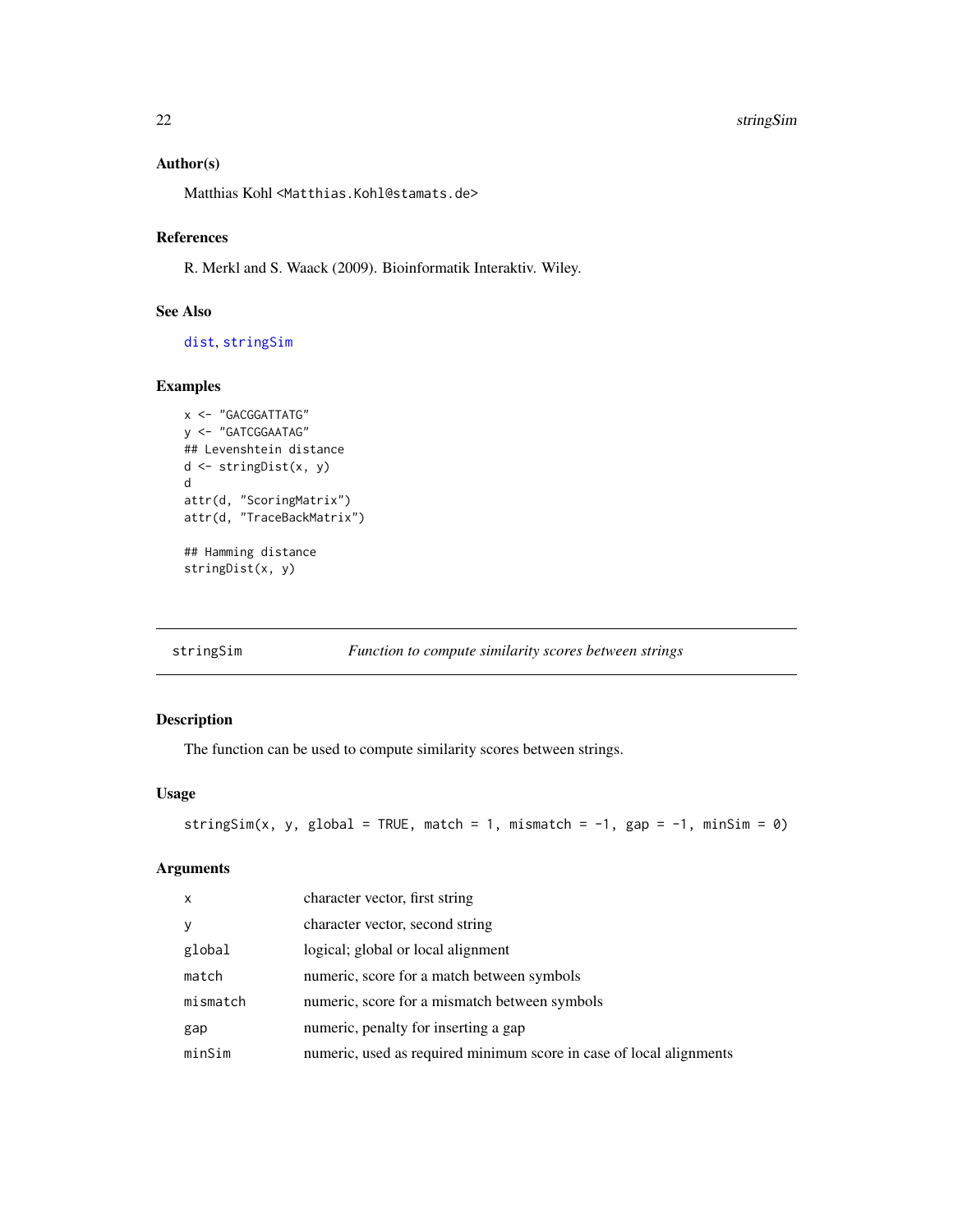#### <span id="page-22-0"></span>stringSim 23

# Details

The function computes optimal alignment scores for global (Needleman-Wunsch) and local (Smith-Waterman) alignments with constant gap penalties.

Scoring and trace-back matrix are computed and saved in form of attributes "ScoringMatrix" and "TraceBackMatrix". The characters in the trace-back matrix reflect insertion of a gap in string y (d: deletion), match  $(m)$ , mismatch  $(mm)$ , and insertion of a gap in string  $x$  (i). In addition stop indicates that the minimum similarity score has been reached.

# Value

stringSim returns an object of S3 class "stringSim" inherited from class "dist"; cf. [dist](#page-0-0).

#### Note

The function is mainly for teaching purposes.

For distances between strings and string alignments see also Bioconductor package Biostrings.

# Author(s)

Matthias Kohl <Matthias.Kohl@stamats.de>

# References

R. Merkl and S. Waack (2009). Bioinformatik Interaktiv. Wiley.

# See Also

# [dist](#page-0-0), [stringDist](#page-20-1)

```
x <- "GACGGATTATG"
y <- "GATCGGAATAG"
## optimal global alignment score
d <- stringSim(x, y)
d
attr(d, "ScoringMatrix")
attr(d, "TraceBackMatrix")
## optimal local alignment score
d \leq - \text{stringSim}(x, y, \text{global} = \text{FALSE})d
attr(d, "ScoringMatrix")
attr(d, "TraceBackMatrix")
```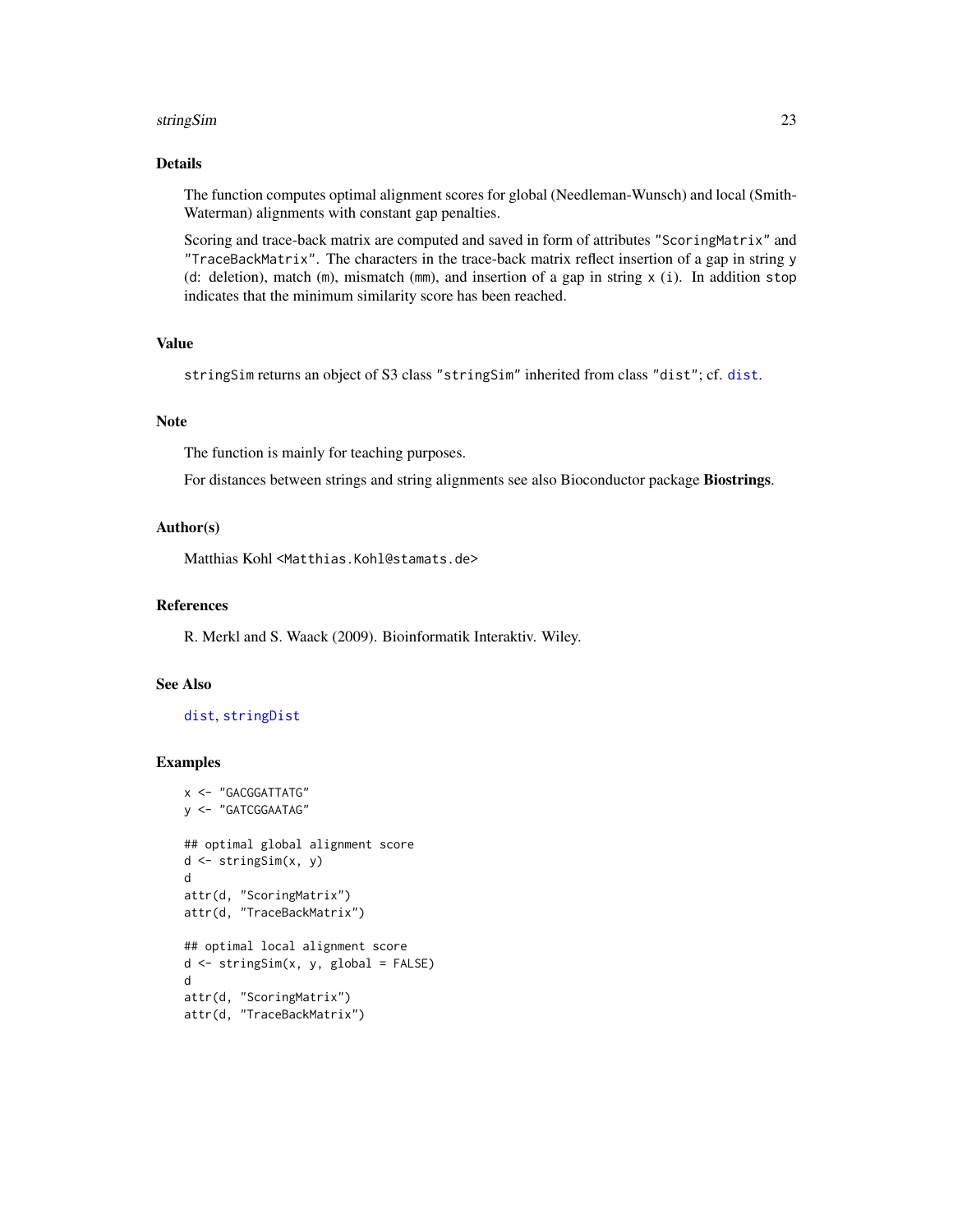<span id="page-23-0"></span>

# Description

Function computes an optimal global or local alignment based on a trace back matrix as provided by function [stringDist](#page-20-1) or [stringSim](#page-21-1).

#### Usage

traceBack(D, global = TRUE)

# Arguments

| D      | object of class "string Dist"      |
|--------|------------------------------------|
| global | logical, global or local alignment |

# Details

Computes one possible optimal global or local alignment based on the trace back matrix saved in an object of class "stringDist" or "stringSim".

### Value

matrix: pairwise global/local alignment

#### Note

The function is mainly for teaching purposes.

For distances between strings and string alignments see Bioconductor package Biostrings.

# Author(s)

Matthias Kohl <Matthias.Kohl@stamats.de>

#### References

R. Merkl and S. Waack (2009). Bioinformatik Interaktiv. Wiley.

# See Also

[stringDist](#page-20-1)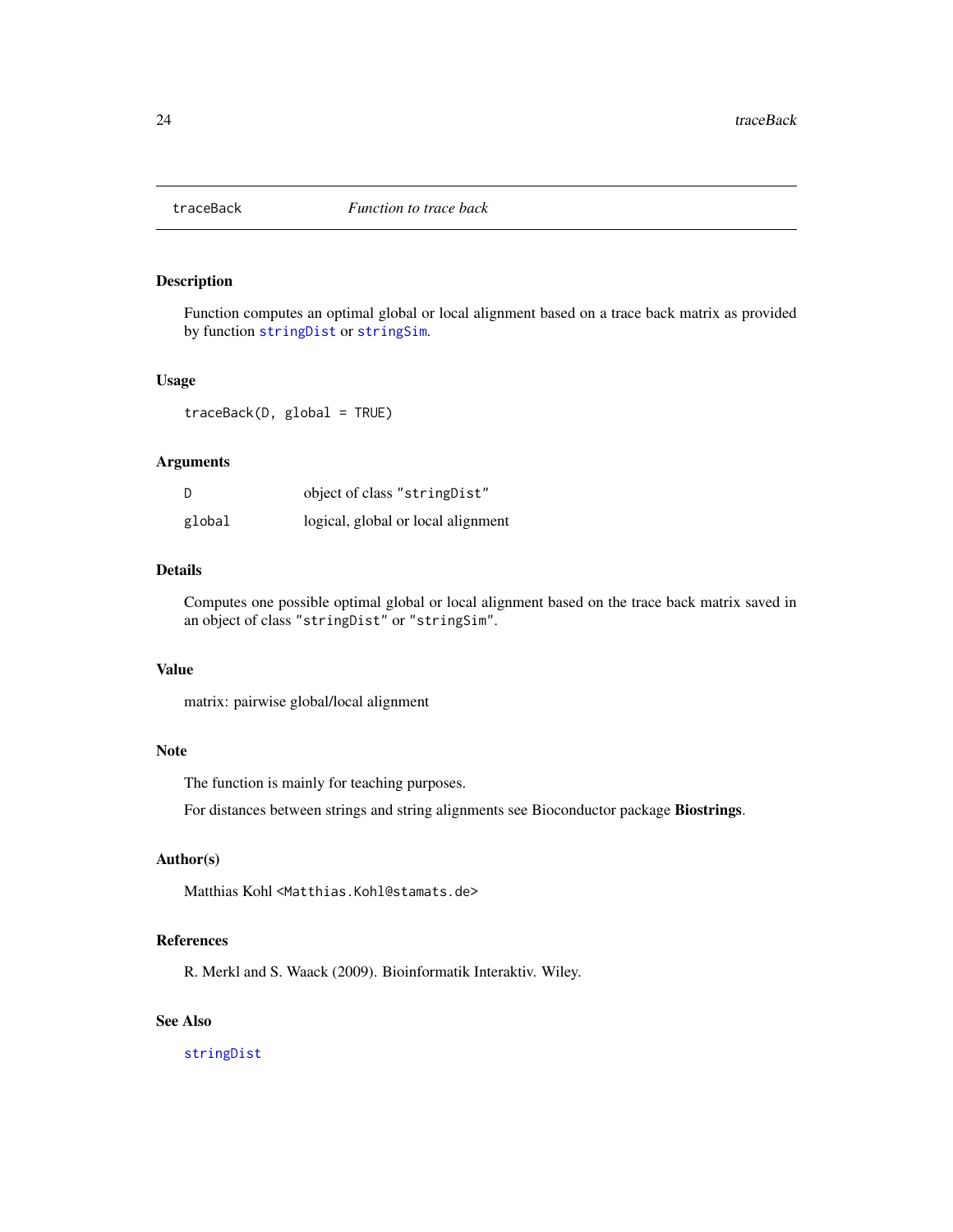# <span id="page-24-0"></span>twoWayAnova 25

#### Examples

```
x <- "GACGGATTATG"
y <- "GATCGGAATAG"
## Levenshtein distance
d <- stringDist(x, y)
## optimal global alignment
traceBack(d)
## Optimal global alignment score
d <- stringSim(x, y)
## optimal global alignment
traceBack(d)
## Optimal local alignment score
d <- stringSim(x, y, global = FALSE)
## optimal local alignment
traceBack(d, global = FALSE)
```
#### <span id="page-24-1"></span>twoWayAnova *A function for Analysis of Variance*

# Description

This function is a slight modification of function Anova of package genefilter.

#### Usage

```
twoWayAnova(cov1, cov2, interaction, na.rm = TRUE)
```
#### Arguments

| cov1             | The first covariate. It must have length equal to the number of columns of the<br>array that the result of two Way Anova will be applied to.  |
|------------------|-----------------------------------------------------------------------------------------------------------------------------------------------|
| cov <sub>2</sub> | The second covariate. It must have length equal to the number of columns of the<br>array that the result of two way Anova will be applied to. |
| interaction      | logical, should interaction be considered                                                                                                     |
| na.rm            | a logical value indicating whether 'NA' values should be stripped before the<br>computation proceeds.                                         |

# Details

The function returned by twoWayAnova uses  $\text{Im}$  to fit a linear model of the form  $\text{Im}(x \sim \text{cov}1 \times \text{cov}2)$ , where x is the set of gene expressions. The F statistics for the main effects and the interaction are computed and the corresponding p-values are returned.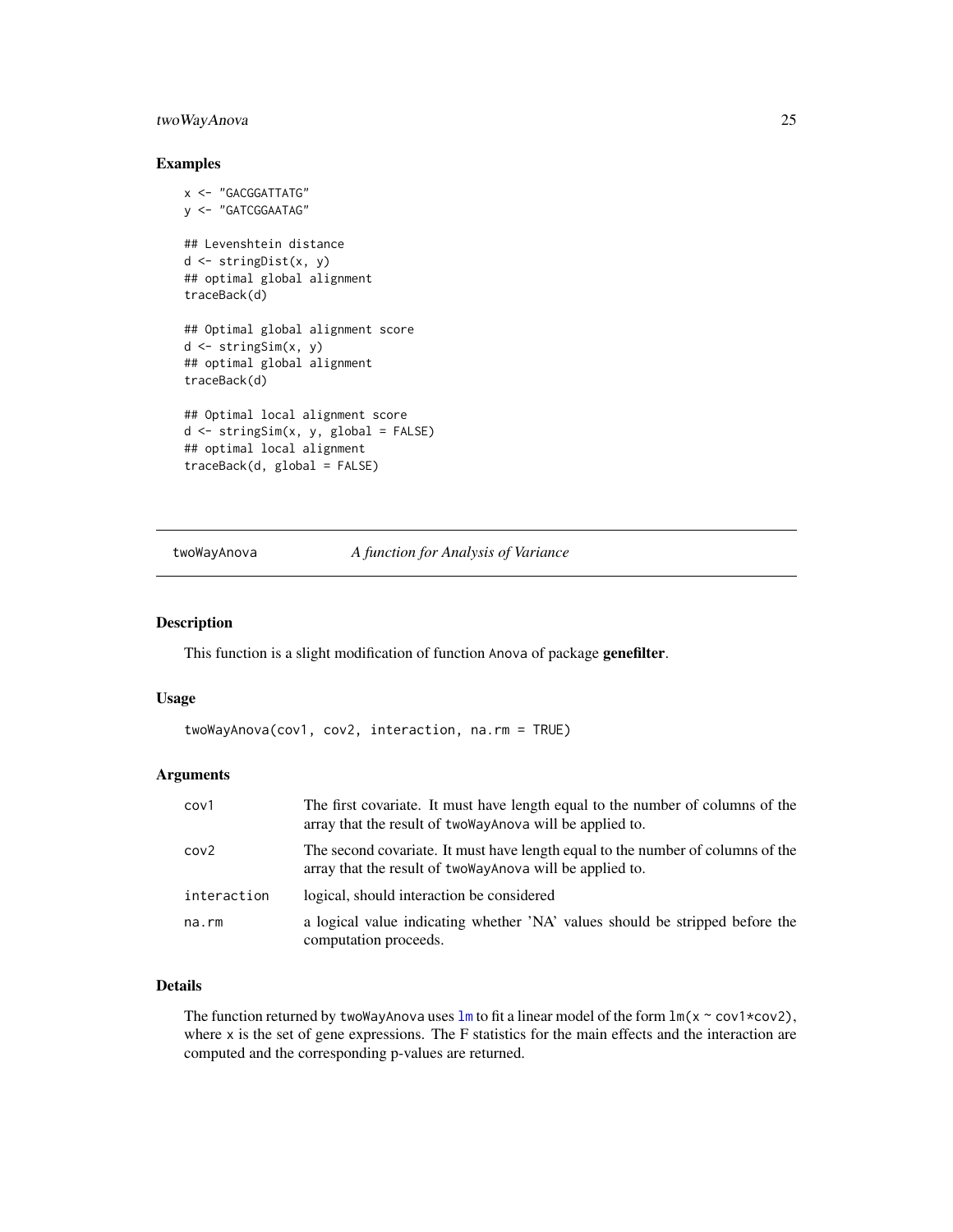# Value

twoWayAnova returns a function with bindings for cov1 and cov2that will perform a two-way ANOVA.

# Note

A first version of this function appeared in package SLmisc.

# Author(s)

Matthias Kohl <Matthias.Kohl@stamats.de>

# References

R. Gentleman, V. Carey, W. Huber and F. Hahne (2006). genefilter: methods for filtering genes from microarray experiments. R package version 1.13.7.

# See Also

[lm](#page-0-0), [oneWayAnova](#page-12-1)

```
set.seed(123)
af1 <- twoWayAnova(c(rep(1,6),rep(2,6)), rep(c(rep(1,3), rep(2,3)), 2))
af2 \leq twoWayAnova(c(rep(1,6),rep(2,6)), rep(c(rep(1,3), rep(2,3)), 2),interaction = FALSE)
x \le - matrix(rnorm(12*10), nrow = 10)
apply(x, 1, af1)
apply(x, 1, af2)
```
<span id="page-25-0"></span>